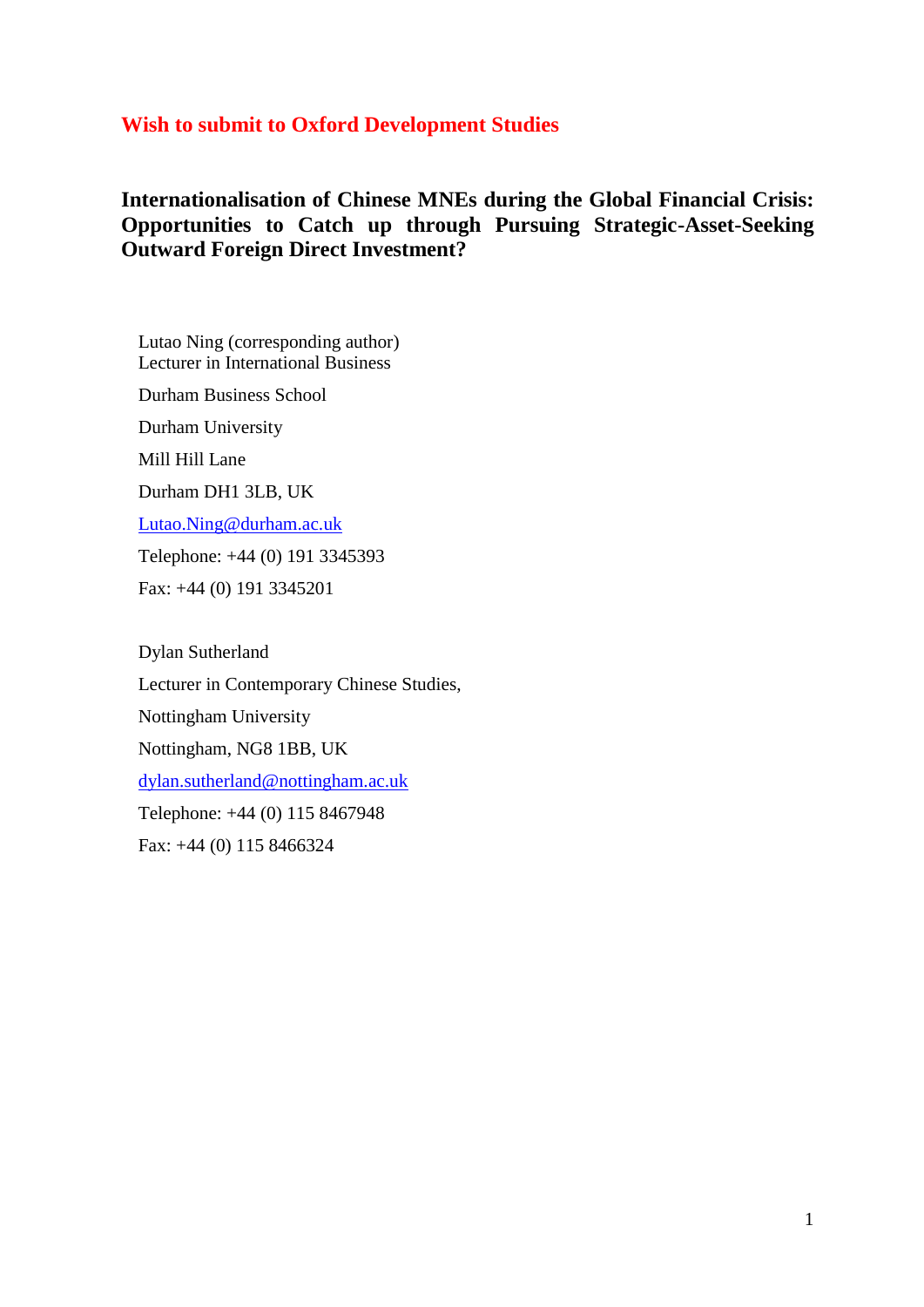**Abstract:** The rapid international expansion of Chinese companies during the global financial crisis has caught worldwide attention. This paper discusses whether they can take advantage of this crisis to improve international competitiveness through overseas strategicassets acquisition. It argues, contrary to some theoretical perspectives, that Chinese firms" desire to "springboard" in this way appears the exception rather than the rule. Chinese MNEs' internationalisation still appears to reflect China's expansion as a trading nation and need to overcome challenges as a result of China"s imbalanced economic structure, weak "soft" managerial capabilities and overseas investment- and operation-related political issues.

Key Words: Internationalization, Foreign Market Entry, International Business Theory, Chinese Multinationals, Outward Foreign Direct Investment (OFDI)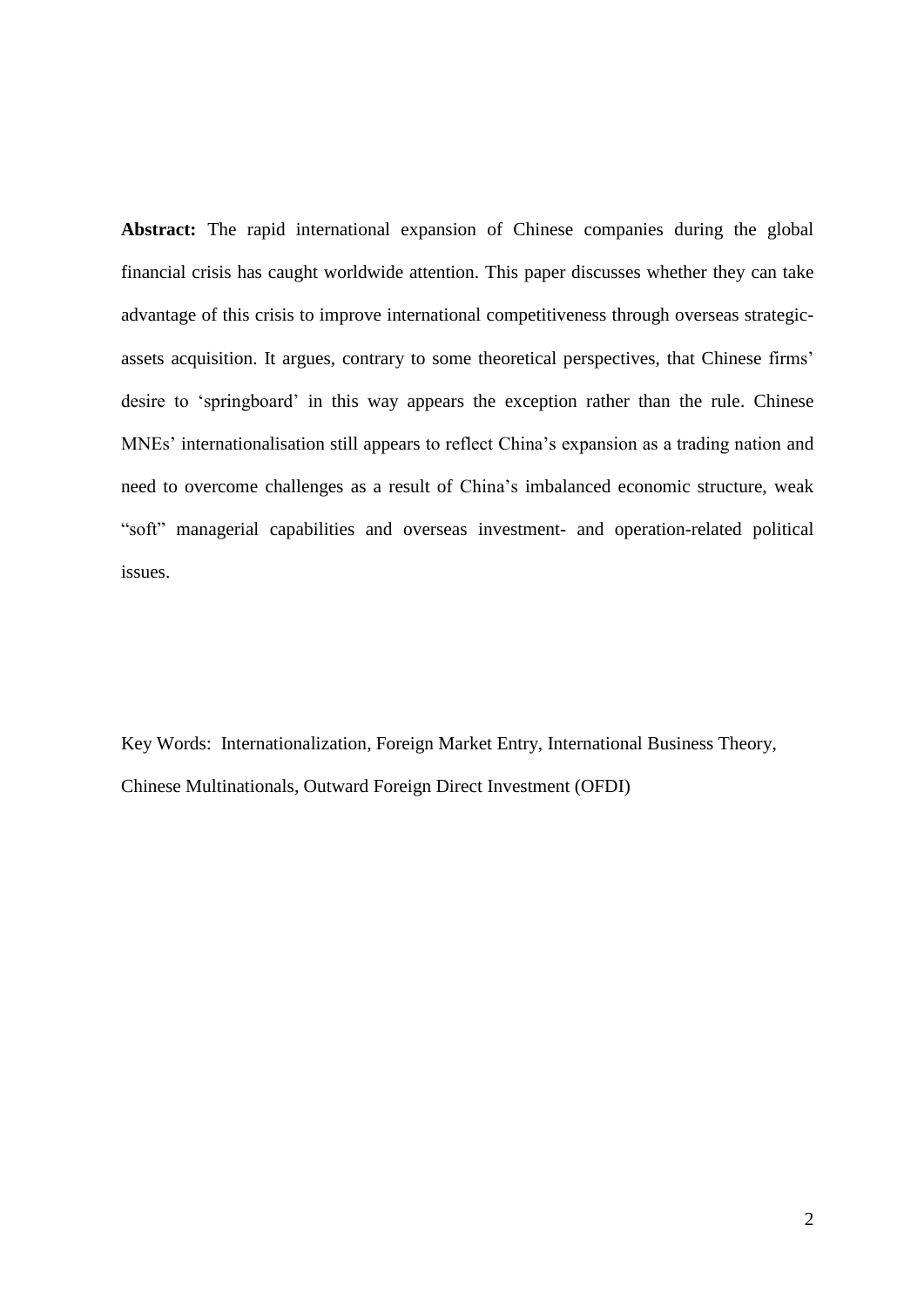#### **I. Introduction**

The global financial crisis ("the crisis") started in July 2007 and deepened during the autumn of 2008, rapidly leading to the most severe economic downturn the world has experienced since the last great depression nearly 80 years ago. Around the world stock markets crashed and large financial institutions collapsed. Many governments had to improvise a rescue or bailout plan and financial stimulus package in the hope of stabilising their economic system. As Michael Porter"s diamond model indicates, chance events and government interventions could result in a significant reshuffle of key industry players in the global market (Porter, 1998). The current crisis, similar to the wisdom embedded in the Chinese characters for "crisis", resembles a dialectic between "danger" and "opportunity" for firms based in different countries.

The crisis indeed has changed the global foreign direct investment (FDI) landscape. After a period of continuous growth from 2003-2007, the world"s FDI flows reached a record high of \$4,125 billion in 2007, but fell to \$3,555 billion in 2008. While FDI flows of developed countries kept declining, developing economies" global share of FDI flows continued to rise, surging to 16 percent in 2008. Outward FDI (OFDI) from developing countries increased from \$215 billion in 2006 to \$292 billion in 2008, accounting for 15% of the world"s total (see table 1)(UNCTAD, 2009). Rather than danger, it seems that the crisis has created an opportunity for emerging-market MNEs (EMNES) to use international expansion as a springboard to compensate for their latecomer disadvantages via high risk and aggressive strategic asset acquisition from mature MNEs based in developed economies, where such critical assets are more abundant. In 2008, China more than doubled its OFDI of 2007 to a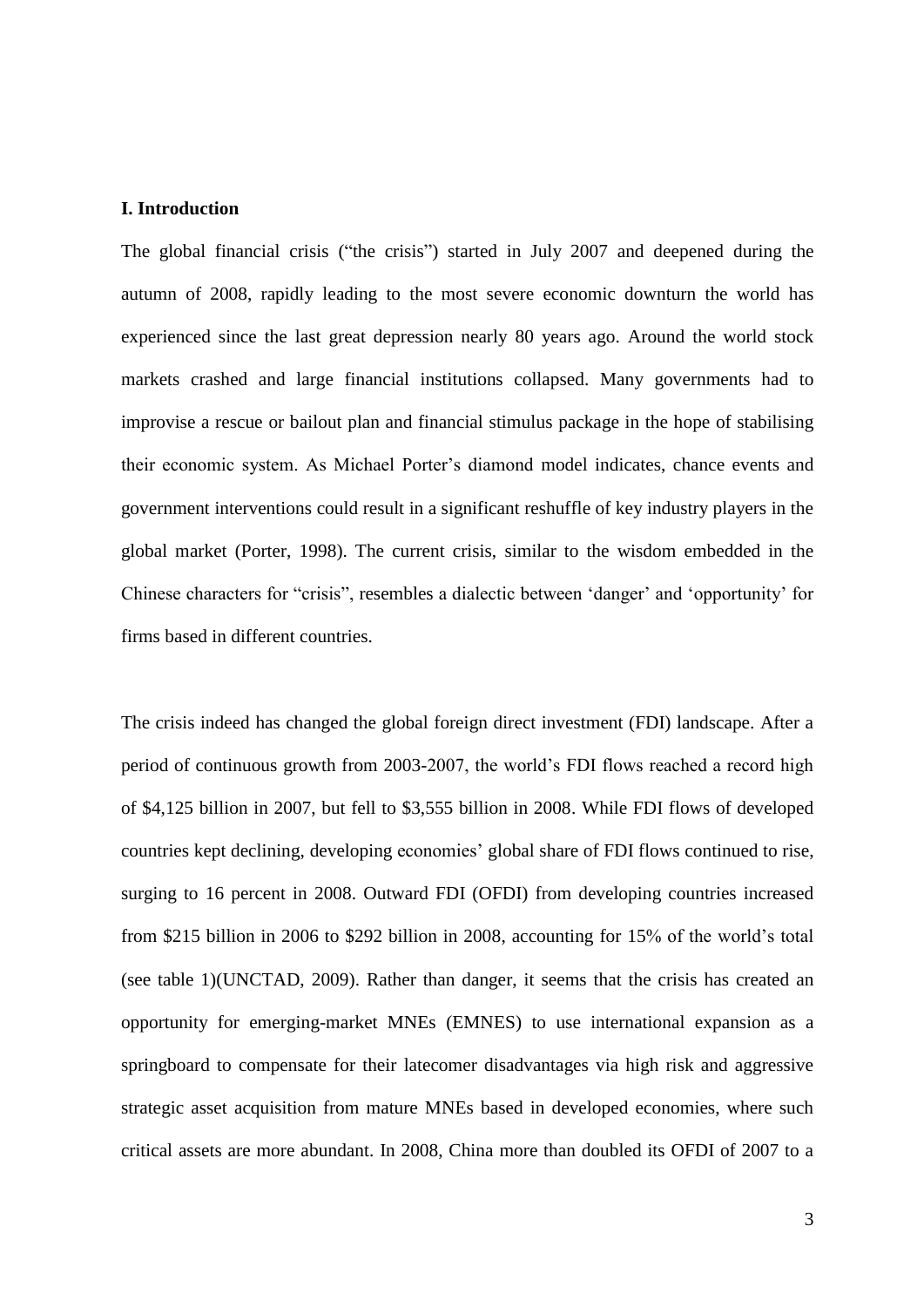historic high of \$52 billion. The persistent rise in OFDI from Chinese firms has surprised the world and caught wide media attention.

This paper investigates whether firms from developing countries such as China can take the opportunities arising from the crisis to catch up with global leading MNEs. It particularly examines the extent to which Chinese firms' internationalisation is through strategic-assetseeking (SAS) OFDI that is most closely associated with firm-level catch-up. This paper first reviews current literature on the internationalisation of Chinese firms and then goes on to explain how the research question is raised. Consequently, it investigates the extent to which Chinese companies are taking advantage of the crisis, acquiring strategic assets overseas that allow them to build up the potential to move toward the frontier of global competition. Section 4 discusses the challenges and constraints for Chinese firms to undertake SAS OFDI for catching-up. Section 5 concludes the analysis and discusses the managerial implications.

### **II. Theoretical Perspectives on the internationalisation of Chinese Multinationals**

The mainstream generic international business theories were largely developed based on the observation of MNEs originating from triad economies. It has long been debated whether they can be applied to explain the rise of EMNEs. Many suggest that amendments to the theories or an alternative framework are needed (Buckley*, et al.*, 2007; Child and Rodrigues, 2005; Lall, 1983; Mathews, 2006). Recent literature offers a number of alternative theoretical perspectives for understanding OFDI from developing countries, especially China. For example, these include: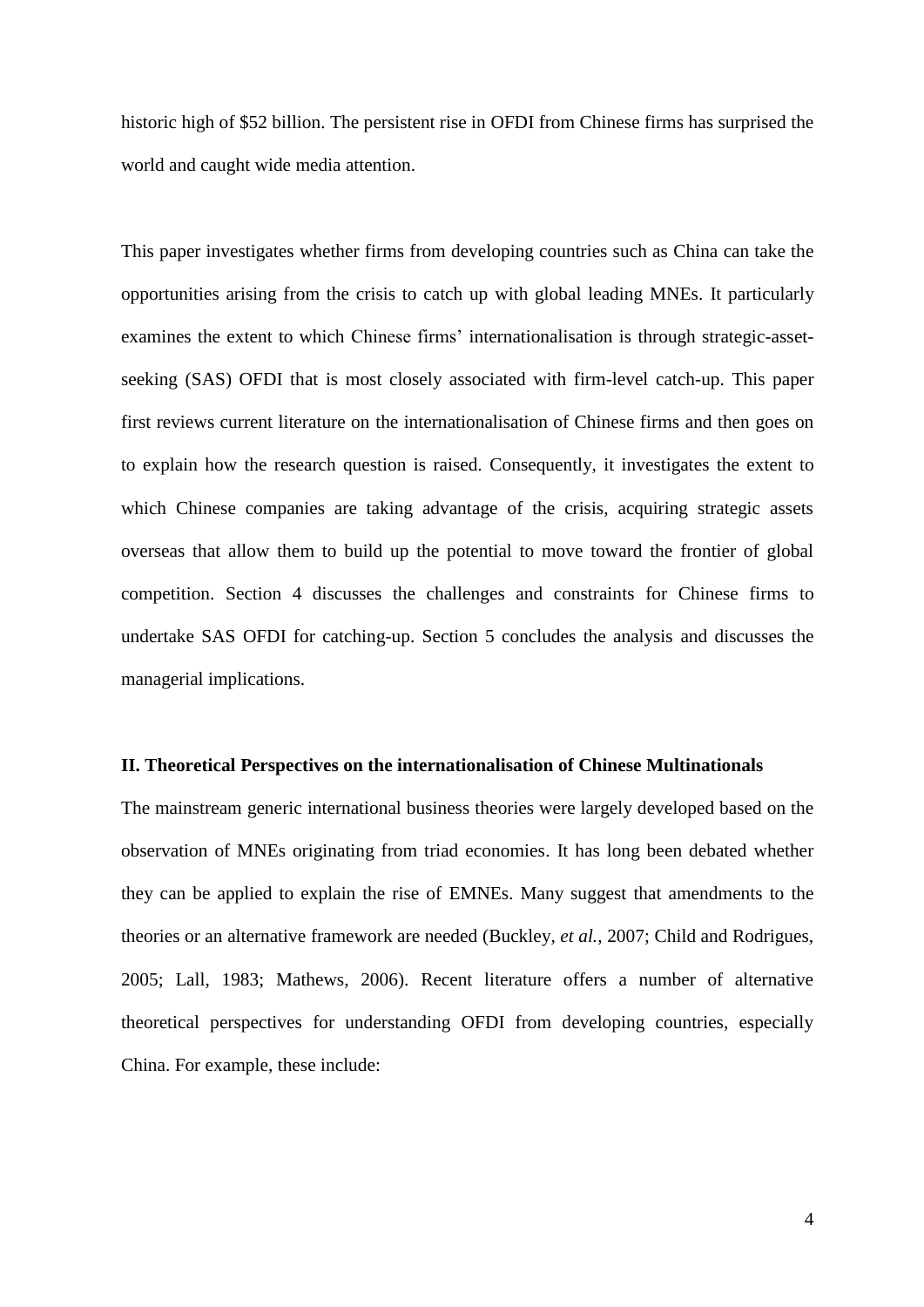The *ownership perspective* suggests that firms from emerging economies like China are used to operating in their own volatile environment. They have experience and developed a particular ownership advantage in managing "institutional voids". These allow them to thrive better than local firms and Western MNEs in some developing countries with similar market conditions such as weak market institutions and opaque regulatory regimes (Khanna and. Palepu 2006, Chittoor and Ray, 2007; Gubbi*, et al.*, 2009; Luo and Tung, 2007). Chinese firms generally lack firm-specific advantage (resource based view) and have to rely heavily on country-specific advantages such as low labour costs to engage to internationalise (Rugman and Li, 2007). This is the primary reason why they could successfully enter some regional Asian and developing country markets unattractive to Western MNEs. Chinese OFDI in industrialised countries is mostly about asset-seeking rather than asset-exploiting ( Nolan, 2004; Nolan, 2005; Sutherland 2009).

The *springboard* or *strategic-asset seeking perspective* posits that firm-specific "strategic assets" (e.g. R&D capacity, proprietary technology, design facilities, brands and reputation, local distribution and production networks) are embedded in the firms of industrialized countries (Alcácer and Chung, 2007; Deng, 2004; Deng, 2009; Teece*, et al.*, 1997). Emerging market MNEs can only access them by high-risk and aggressive takeovers of these "critical assets" from advanced MNEs in order to overcome their inherent "latecomer disadvantages' such as technological backwardness, incompetent management and business practices, and home-country market and institutional constraints (Buckley*, et al.*, 2008; Deng, 2009; Dunning, 2001; Li, 2007; Luo and Tung, 2007). In addition to serving as a "springboard" to compensate for latecomers' "competitive weaknesses", these assets can reduce latecomers' liability of foreignness, allowing them to compete on an equal footing with their global rivals and even "counter-attack" these rivals in their major foothold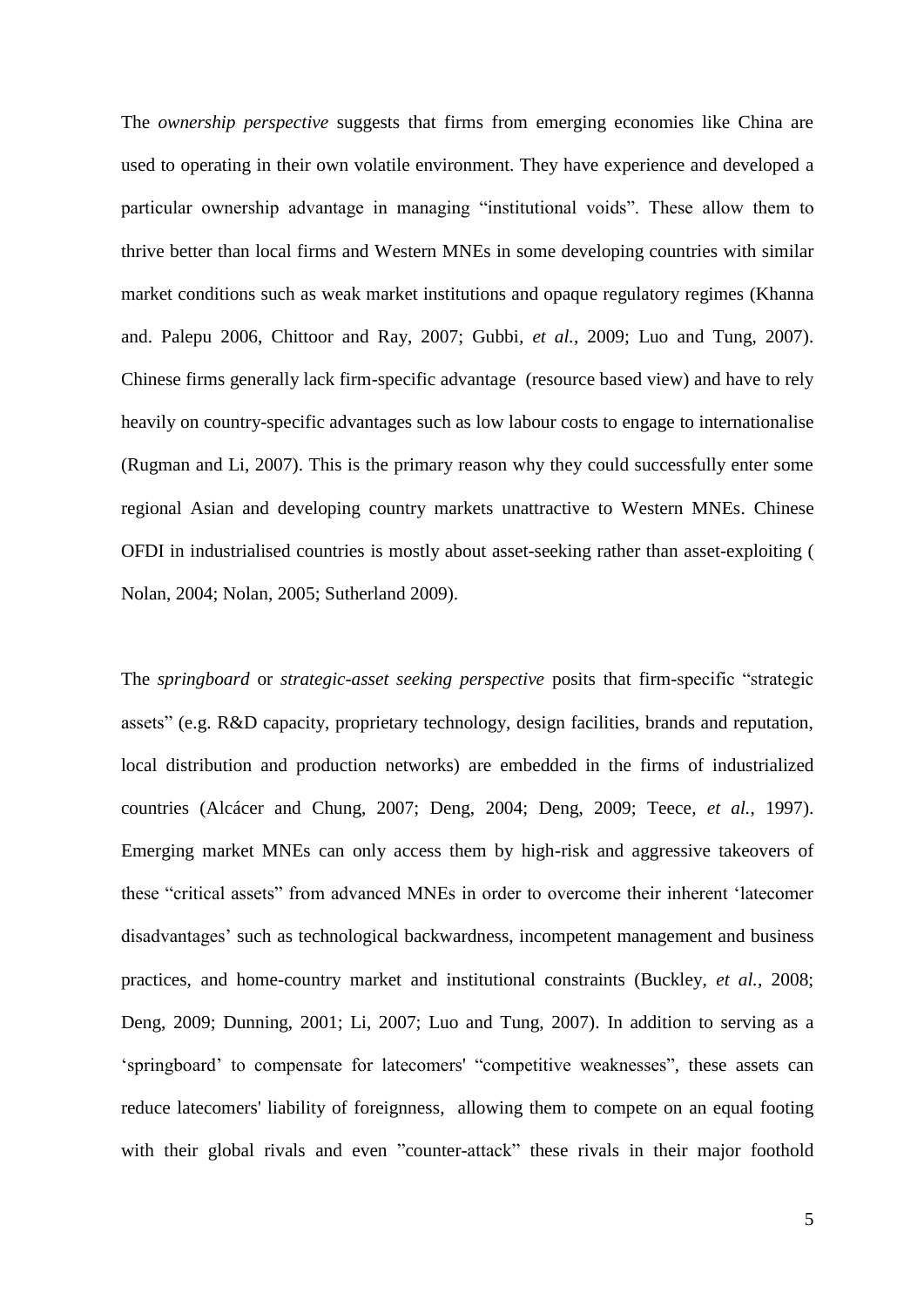markets in advanced economies (Luo and Tung, 2007). International expansion of latecomers such as Chinese MNEs is therefore primarily driven by their need to "catch-up" through acquiring strategic assets.

The *strategic-intent perspective* was developed based on Hamel and Prahalad"s early study on the dramatic rise of the Japanese MNEs. "Strategic-intent" is these firms' "ambitious and compelling dream" to win, sustained although their resources and capabilities are not yet sufficient for global competition (Hamel*, et al.*, 1989; Hamel and Prahalad, 2005). Rui and Yip argue that Chinese firms, similar to Japanese MNEs in their earlier development stages, have developed "strategic-intent", which motivates them to invest abroad strategically and reflects in their cross-border M&As. Their long-term strategic objective, such as transforming from domestic players to global leaders, could be considered highly unrealistic in the Western sense with regards to their resources and capabilities. However, "strategicintent' is an active and rational management process which can motivate the entire firm to concentrate on winning and thus lay the groundwork for their quest for global leadership in the near future (Rui and Yip, 2008).

The *network or linkage perspective* views firms" internationalisation processes as creating new relationships in different industries other than internalisation, based on the observation of the rise of alliance capitalism and the proliferation of firms" networks in the late twentieth century (Dunning, 1997; Ghauri, 1992; Johanson and Mattson, 1994). Firms from developing countries are assumed not to posses any ownership advantages they can exploit abroad. However, through being mature MNEs" suppliers in the lower end of their global production network, latecomers can build up knowledge of foreign markets and enhance their capabilities to engage in OFDI at later stages. They can be drawn to go overseas when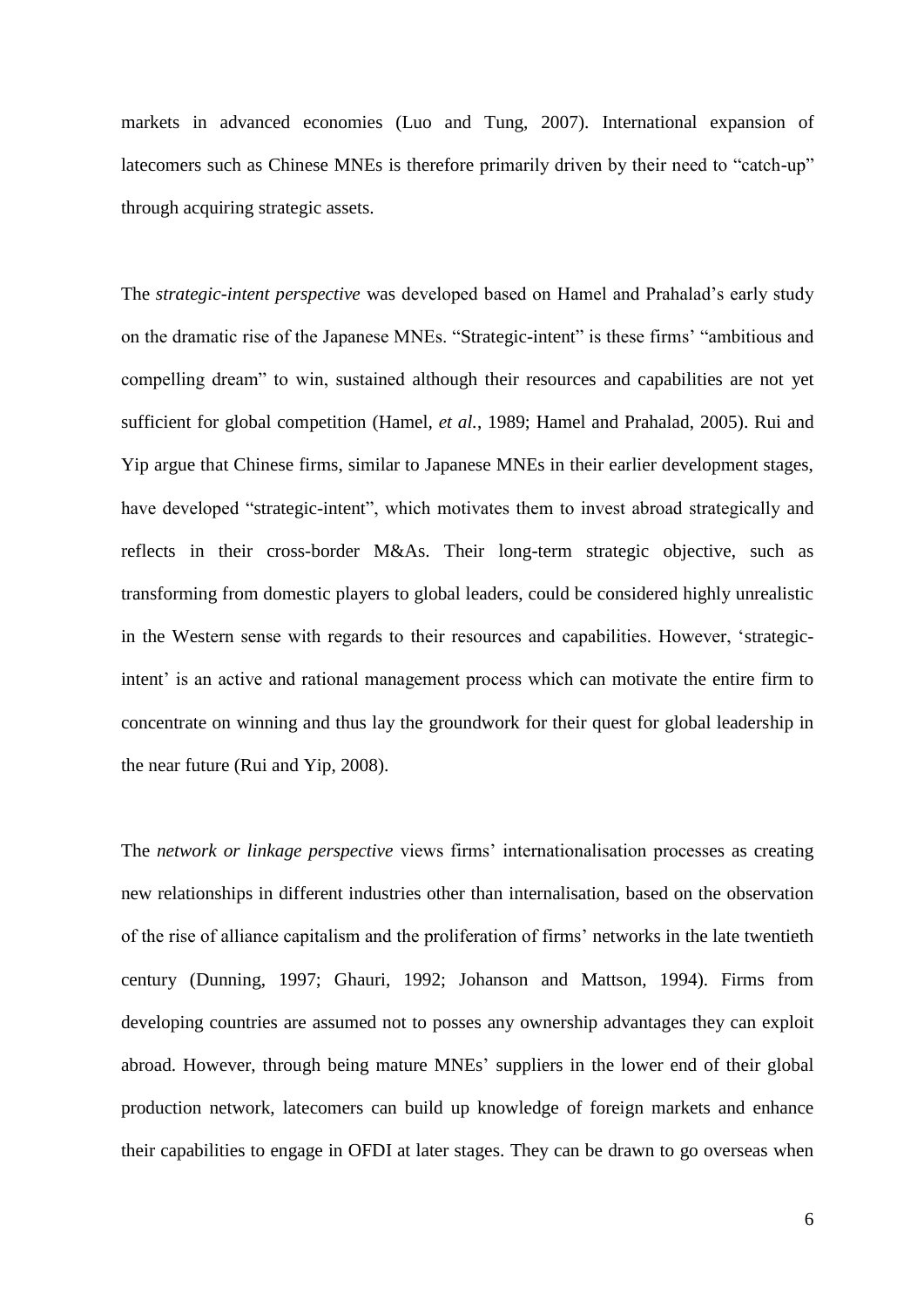their foreign partners increase their degree of international integration between different national networks. The initial production and learning capability of developing countries' firms therefore plays a crucial role for them to attract strategic foreign partners (e.g. through inward FDI). Such alliances can lay a foundation for latecomers to "catch up" and gain the resources and knowledge needed to move up the value chain and expand globally later ("latecomer perspective")(Luo and Tung, 2007; Mathews, 2006; Poncet, 2007). Chinese firms have shown such well-developed capacities and already leapfrogged some stages in internationalisation. Overseas Chinese ethnic networks also facilitate the growth of Chinese OFDI. This confirms the social and cultural aspects of the network theories in understanding internationalisation of Chinese firms (Buckley*, et al.*, 2008; Cheng and Ma, 2007)

The *institutional perspective* contends that firms" internationalisation strategies can be significantly shaped by developing countries' institutional environment (Scott, 2002; UNCTAD, 2006). There are two different scenarios for Chinese firms to engage in OFDI. Market imperfections caused by state interventions can create disequilibrium within domestic markets and between domestic and foreign markets. Domestic firms with strong linkages to domestic institutions can transfer such imperfections into ownership advantages to develop a monopolistic position in domestic market and engage in OFDI. The market imperfections may originate from the high levels of state support (e.g. China's "go global" policy), which allows firms to obtain subsidies, and below-market credit rates available for SOEs, soft loans, or low-cost internal capital markets within Chinese big group companies resulting from the inefficient banking system and other underdeveloped market institutions. Large Chinese SOEs can undertake relatively high risk investments with less concern over loan repayments (Buckley*, et al.*, 2008; Buckley*, et al.*, 2007; Li, 2007; Lardy, 1998; Morck*, et al.*, 2008; Yeung and Liu, 2008). Conversely, Chinese firms might want to move abroad so as to avoid high transaction costs incurred by operating exclusively in the unfavourable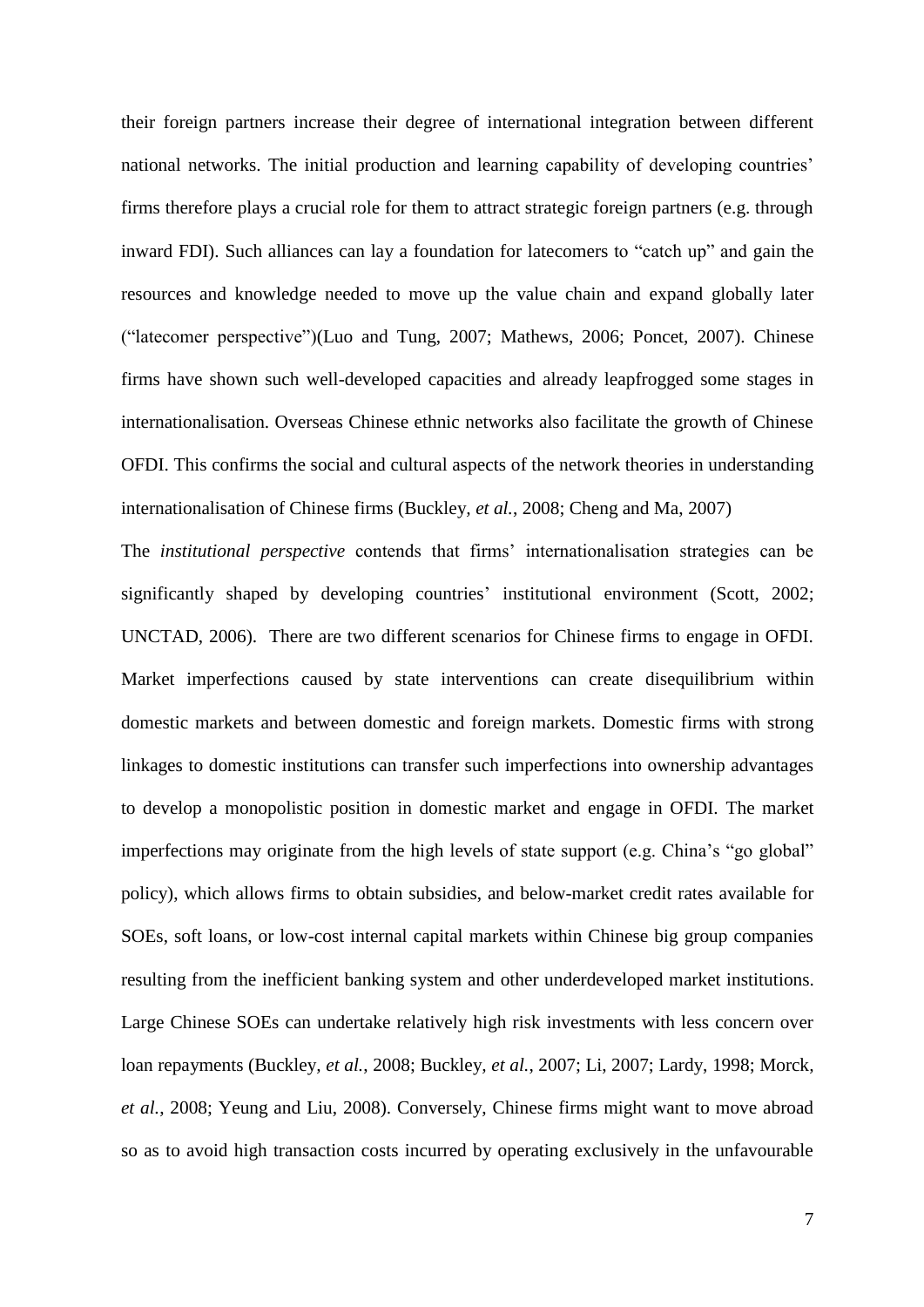institutional environment at home ("market exit" or "institutional arbitrage" internationalisation strategy). Examples include regional protectionism that could prevent firms from achieving scale economies, highly bureaucratic and inefficient FDI approval processes and interventions to achieve state national objectives, and poor enforcement of laws and protection for property rights that limits firms' access to advanced technologies. (Boisot and Meyer, 2008; Luo and Tung, 2007; Khanna and. Palepu 2006; Child and Rodrigues, 2005).

The common aspect of these theoretical frameworks is that the surge of Chinese OFDI is related to the development of firm-level capabilities, which allow Chinese firms eventually compete on an equal footing with developed market rival MNEs. Chinese firms may conduct mixed types of OFDI activities, but their primary objective is to leverage knowledge and resources abroad for long-term strategic development and therefore is still about the catching-up of latecomers (Luo and Tung, 2007). However, several questions related to the current literature warrant further analysis. As Morck et al noted, China"s OFDI is still quite minimal in an international comparative context and especially when taking account of "round tripping". They hypothesise the recent growth of China"s OFDI may be driven by nothing more than empire building encouraged through poor corporate governance which, ultimately, is politically driven (Morck*, et al.*, 2008). Similarly, Rugman and Li pointed out that Chinese MNEs are more likely to continue exploring their low cost countryspecific advantages, as the general development trend shows most MNEs only go abroad to acquire knowledge and technology to a small extent (Rugman and Li 2008). It seems that China"s surge in OFDI related to firm-level catch-up strategies is very limited.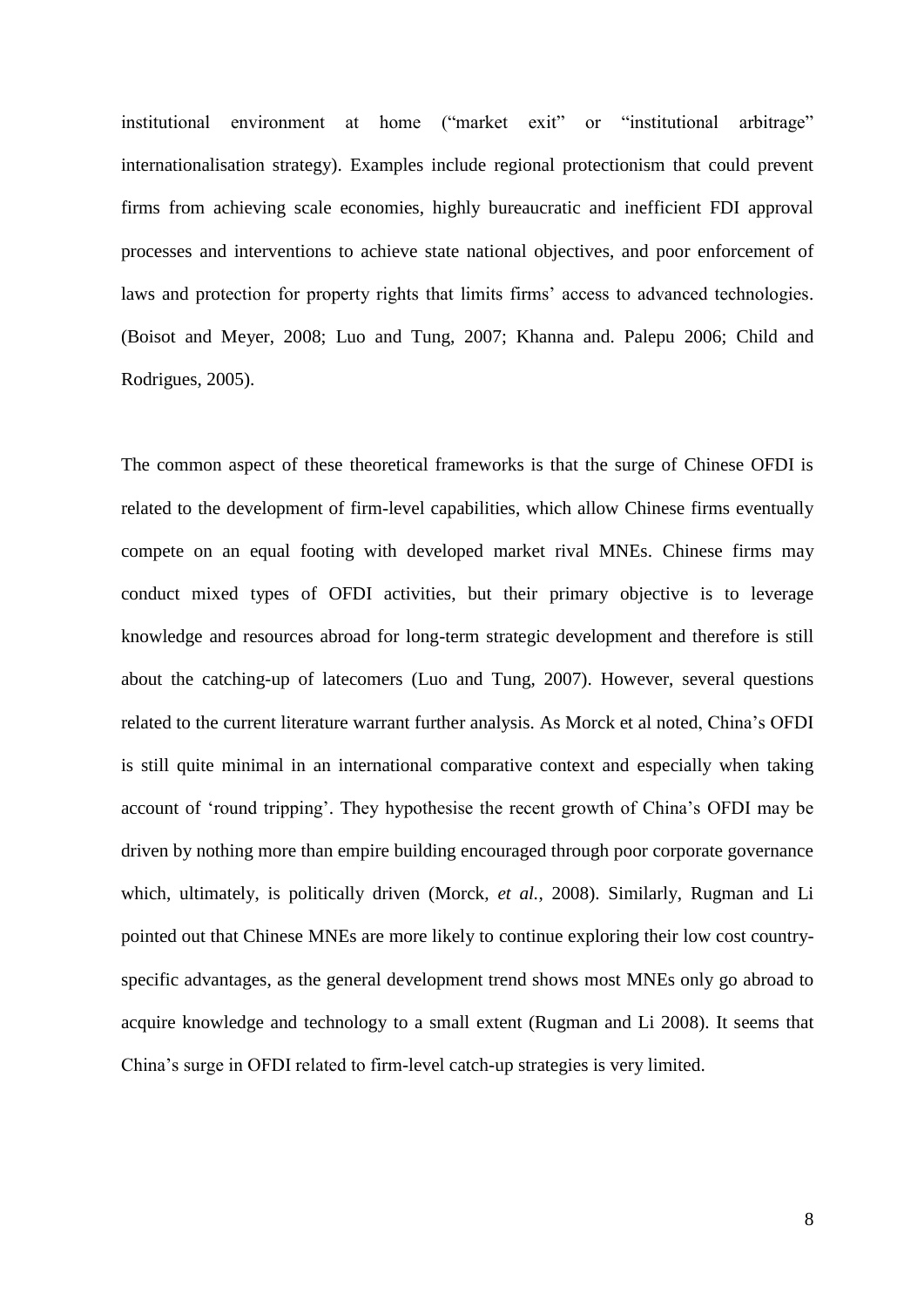Moreover, the previous literature and theories were developed based on the observation of firms" internationalisation strategies during a period when the world"s economy was growing relatively rapidly. They did not significantly take into account two important variables developed outside the control of firms, namely the government and chance events, which could simultaneously become very active during the financial crisis.<sup>1</sup> Chance events may create "discontinuities" that significantly reshape global industrial structures, nullifying long established advantages of industrial leaders and creating opportunities for latecomer firms to achieve competitive advantages. Similarly, government interventions can either positively or negatively affect firms" competitive environment that leads to shifts in competitive position (Porter, 1998).

It is therefore important for this paper to look at how chance events and government interventions during the crisis have changed OFDI strategies of firms of developing countries such as China. As the "springboard" perspective suggests, the SAS OFDI type of foreign investment is most closely associated with swiftly building firm-level capabilities to compete with leading MNEs. This paper particularly looks at whether Chinese firms are primarily driven by their need to "catch-up" through internationalisation and whether they can do so by taking advantage of the current crisis.

### **Method:**

As Child and Rodrigues suggested, the "sheer scale of China"s internationalization warrants analysis of its forms and motives" (Child and Rodrigues, 2005, p. 382). The approach to addressing the research question therefore is to first look into the origin of OFDI by sector and its geographical destination and to compare their changes before and during the crisis by reference to time series data. As noted, SAS OFDI is generally considered to exclude trade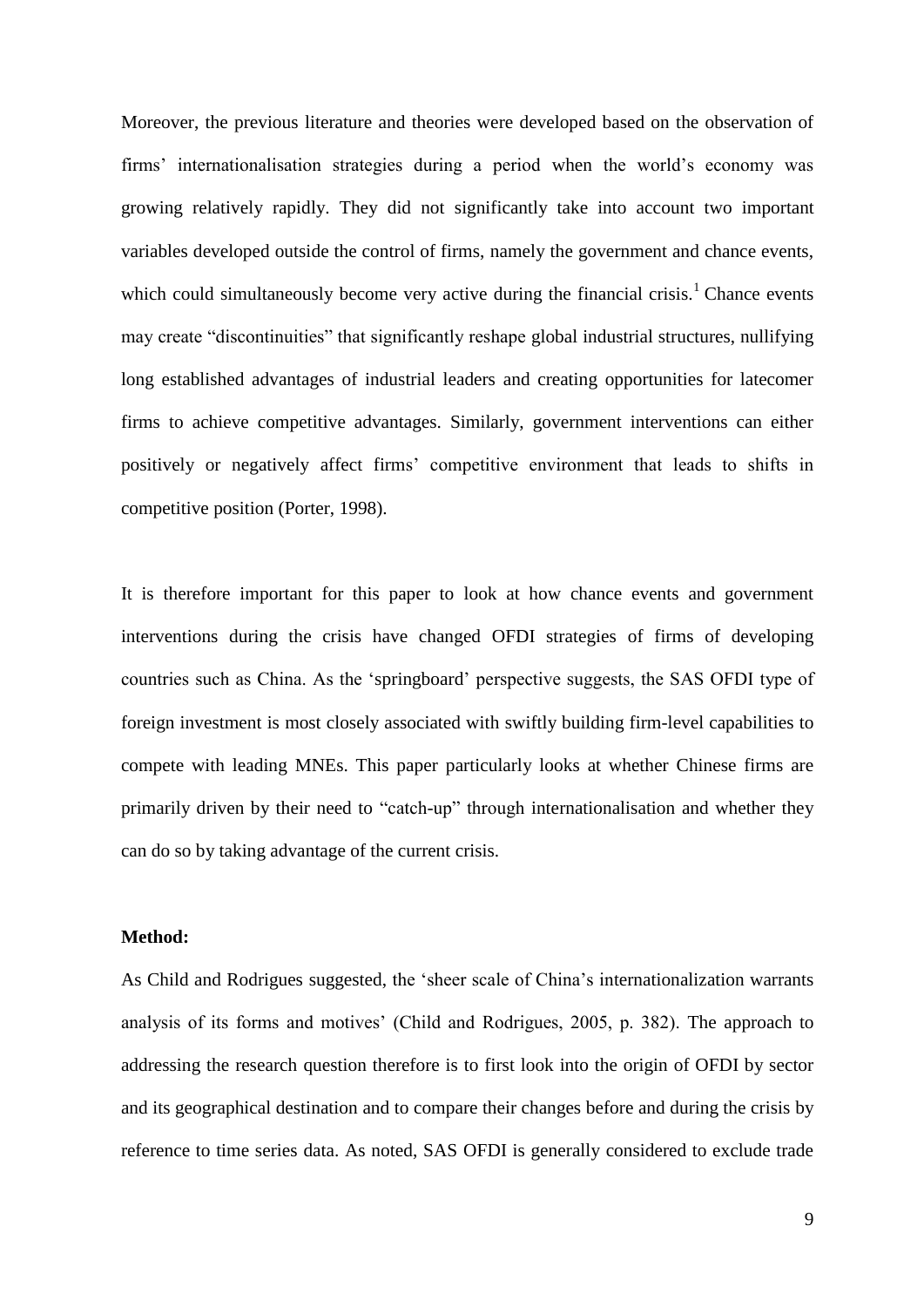related OFDI and resource seeking OFDI (Luo and Tung 2007). Most case studies consider manufacturing firms and in excluding important sectors, such as mining, it can be argued, at least in the Chinese case, that most such OFDI must originate from manufacturing. It might further be expected, moreover, that SAS OFDI would be destined for the more advanced markets, where strategic assets (e.g. technology) are more available. There are great difficulties in fully understanding the overall picture of, or extent to which Chinese MNEs are engaging in SAS. MOFCOM"s data collection was not made using surveys, but based on information firms provided during their registration or approval processes. Stop-over locations, instead of final destinations, are often recorded (Rosen and Hanemann, 2009). A closer look at the commercial M&A database might reveal whether they are SAS types. An impression given in the previous literature is that SAS OFDIs from China are quite considerable, partly because of the focus on a few specific high profile case studies. Morck et al"s (2008) findings suggest they have been important, but do not cast much light on the particular type of OFDI firms may be engaging in, instead indicating a blanket expansion across all state monopolies. The paper also discusses the key players in leading China"s OFDI by exploring the ownership types of firms. Thus the approach does not warrant formal statistical testing, but instead seeks to elucidate the trends in OFDI to shed further light on the research question.

# **III. "Opportunities" in the crisis: To what extent are Chinese firms engaging in strategic-asset-seeking OFDI for internationalization?**

Since the beginning of China"s "open-door" policy in the late 1970s, OFDI has been seen by Chinese leaders as a means to integrate China into the world economy. Although a small number of outward investments were made for political motives, an interventionist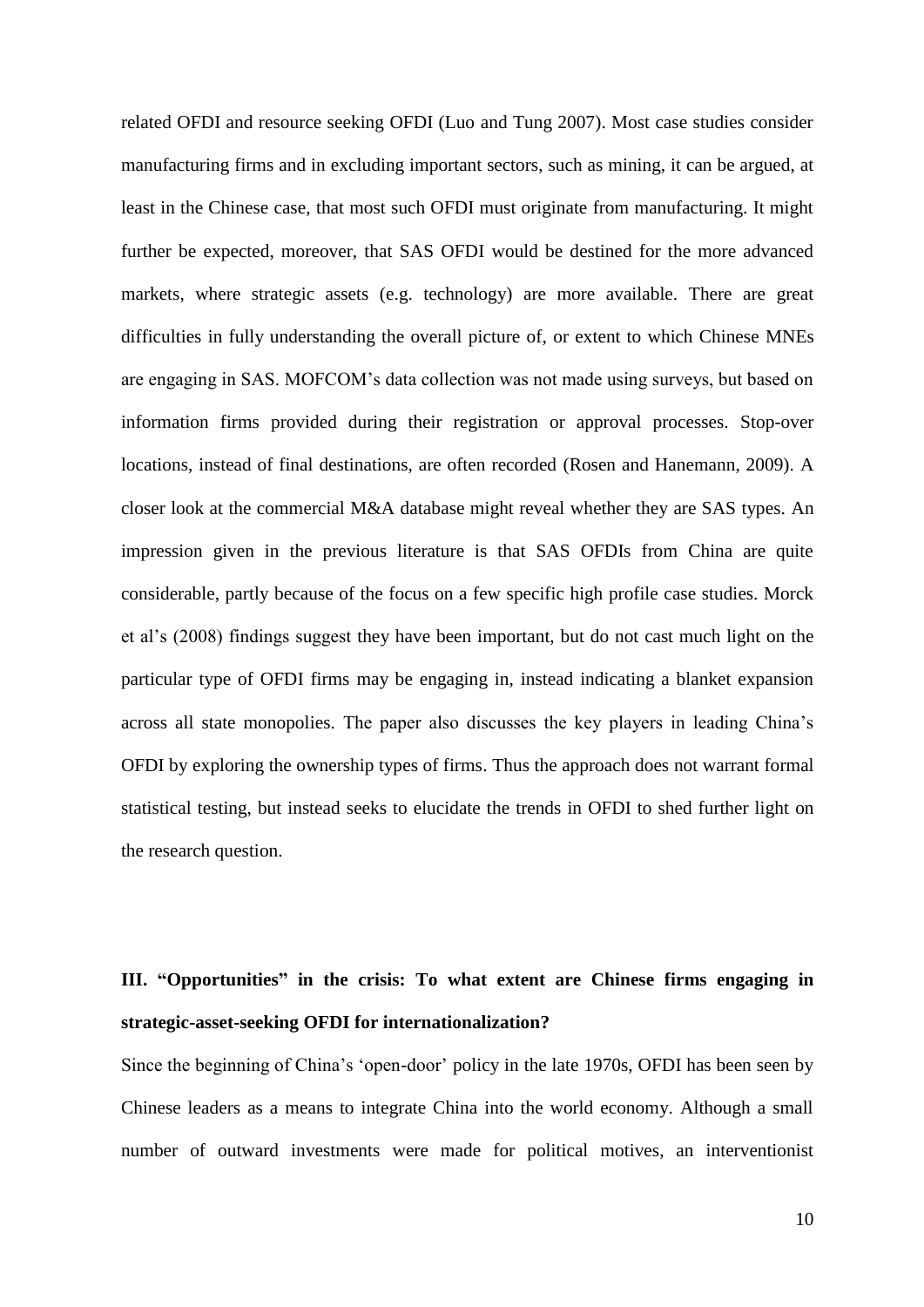regulatory regime was imposed to restrict OFDI in favour of domestic capital formation in heavy industries in order to achieve industrialisation and to ration hard foreign currencies. The development logic of Chinese leaders was that a well-guided inward FDI strategy would stimulate the growth of indigenous production capability ("learning-by-doing") and in turn achieve export "going-out". The second step was to encourage the national champion business groups to "go global" to improve their global competitiveness, and thus strengthen the national economy. In doing so, firms can more directly access technologies that foreign investors are reluctant to bring in, explore human and financial resources and obtain the material and energy resources that the country is lacking; These development thoughts are similar to the network and stages internationalisation theories, detailing how Chinese firms move from 'asset exploitation' to, eventually, 'strategic-asset-seeking' (Ning, 2009b; Sutherland, 2009). After the "go global" policy was formalised in China's tenth five-yearplan (2001-2006), state control over firms" foreign investment became considerably relaxed. The central government gradually eased and decentralised the approval procedures. A set of supportive measures was also launched. $2$ 

During the crisis, the latest regulatory framework further eased approval procedures and empowered the provincial-level Ministry of Commerce (MOFCOM) to approve OFDI of less than \$100 million in May 2009. Complimentary to these rules, the State Administration of Foreign Exchange (SAFE) eased capital control and approval procedures, permitting firms to access foreign exchange easily and to diversify their funding sources for OFDI (e.g. from their own foreign exchange reserves and retained overseas profits). <sup>3</sup> Domestic enterprises, subject to approval, can now provide loans and security for financing to their overseas subsidiaries or affiliated joint stock companies.<sup>4</sup> Since 2008, domestic commercial banks have been also allowed to lend for firms' overseas acquisitions.<sup>5</sup> Other capital-raising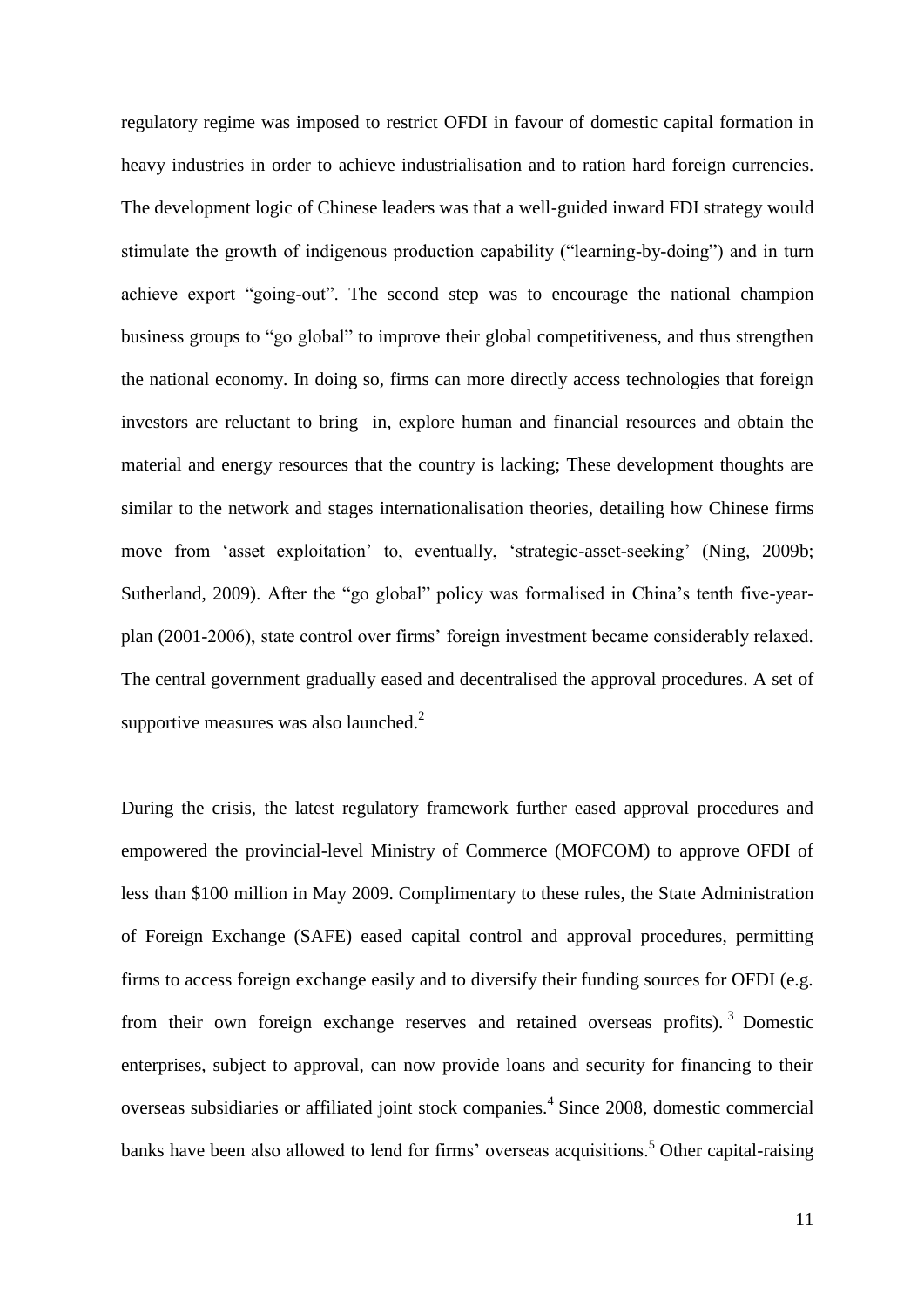opportunities for international expansion include US dollar bond issues and possible direct investment from China Investment Corporation (CIC) and SAFE. Both institutions are considering diversifying their overseas portfolio by funding Chinese firms" cross-border M&A and treat such investment as an alternative to holding US treasuries and foreign stocks.<sup>6</sup>

Capital-raising opportunities have also been boosted by the monetary stimulus policy, which has lead to a surge in bank lending since late 2008. To counter the downturn effects of the crisis, China not only launched an infrastructure-centred "4 trillion RMB" fiscal plan, but also an aggressive fiscal policy.<sup>7</sup> The lending quotas of both domestic and foreign banks were raised. While national banks were subject to a 5 percent increase, local banks were to have a 10 percent increase. Since early 2008, the government has also cut down the benchmark interest rates several times to a historical low level of 2.25 percent and lowered credit rates to 5.31 percent (Chinadaily 2009). As a result, Chinese banks lent a record 7.37 trillion Yuan in the first half of 2009, exceeding the whole year target of 5 trillion Yuan (Reuters 2009). The US dollar depreciation during the crisis also led to RMB appreciation. It seems market distortion and institutional factors, as suggested by previous literature from market and institutional perspectives, would positively motivate Chinese companies to snap up more financially distressed foreign firms on the cheap.

The questions are how significant Chinese OFDI is, and whether they are the SAS type, which allows enterprises to build up international competitiveness. The aggregate data seems to suggest that Chinese MNEs' SAS OFDI has been rather limited. Instead, firms' global expansion still appears, as the network perspective explained, to be closely linked to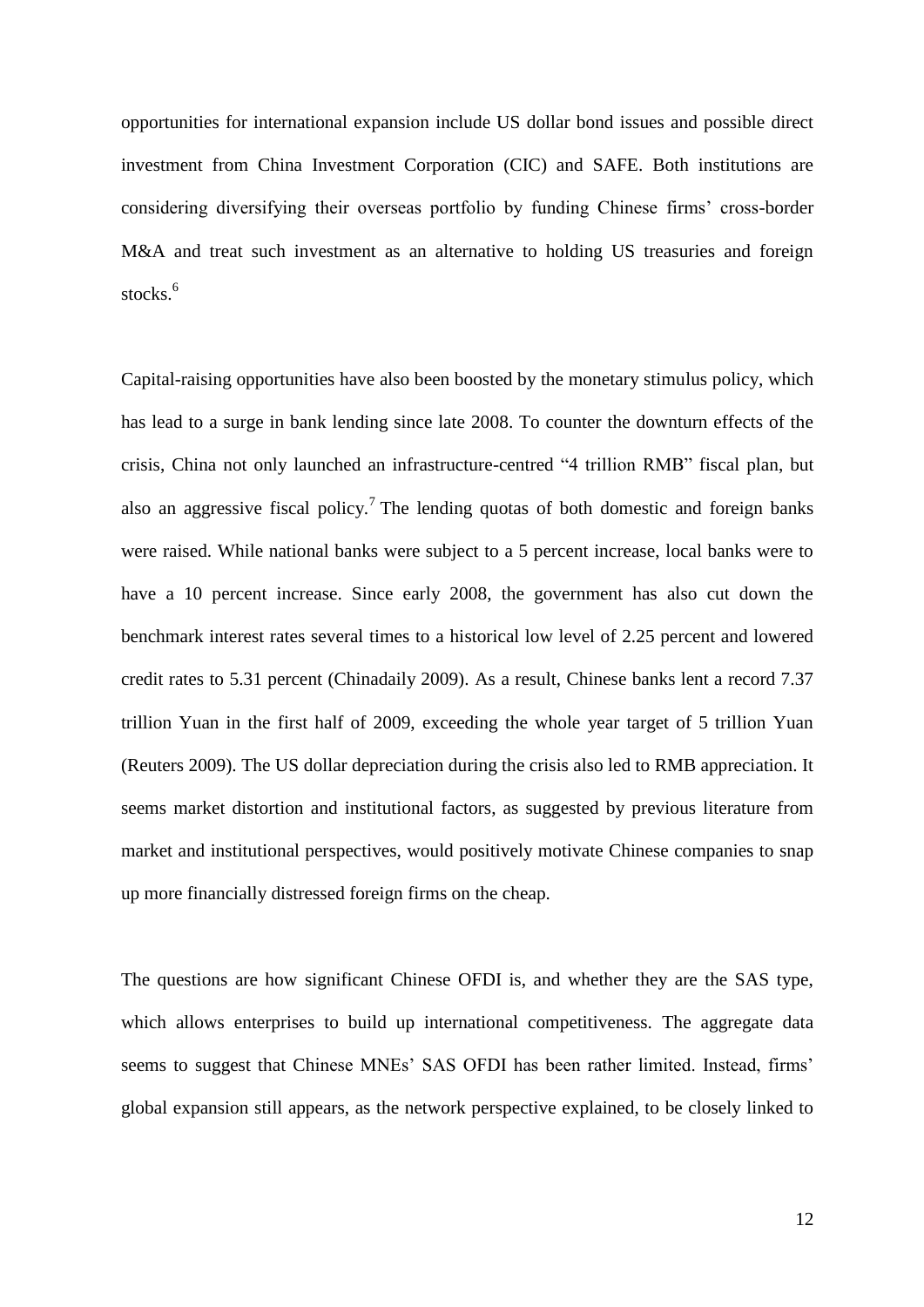exploring and building network to support China"s expansion as a trading nation with a natural resource deficit.

**Global Significance of Chinese OFDI:** Despite its impressive growth rate, China"s OFDI is still small and has not yet reached truly commercially and geo-economically significant levels. China"s OFDI took off during the 2000s as a result of the "go global" policy. Having averaged only about \$2.3 billon USD in the period of 1990-1999, China's OFDI reached a record of 12.3 billion in 2005. When the crisis started in 2007, China"s annual OFDI growth rate declined from 72% (21.2 billion USD) in 2006 to 6.19% (22.5 billion USD) in 2007, but reached 132% (52.2 billion USD) in 2008 while the world FDI outflows fell by 13.5% (UNCTAD, 2009). In the second quarter of 2009, China"s OFDI is worth 8.7 billion USD (12.4 billion USD stock), increased 37% compared to the same period last year and 182% over the first quarter (MOFTEC, 2009). Although China"s OFDI outflows and stocks doubled, they seem to be comparatively small, only representing 2.8 and 0.91 percent of the world's total and  $1/7<sup>th</sup>$  in flows and  $1/14<sup>th</sup>$  in stocks of the developing countries. China's FDI outflows are close to Russia, but stocks are less than Russia and Brazil, about  $1/6^{rd}$  in flows and  $1/10^{th}$  in stock of the UK,  $1/8^{th}$  in flows and  $1/20^{th}$  in stocks of the US. However, there is no denying China"s potential to soon become the major actors in the world FDI market, given its size and world"s largest foreign reserves (1.95 trillion USD in 2009).

**Sectoral composition of OFDI activities:** Much of China"s OFDI appears to be more geared towards greasing the wheels of its international trading empire, rather than acquiring critical assets which would allow them to "springboard" leading MNES and improve international competitiveness. Three sectors continued to dominate both China"s OFDI stock and outflows from 2003 to 2008. During the crisis, outflows of "leasing and business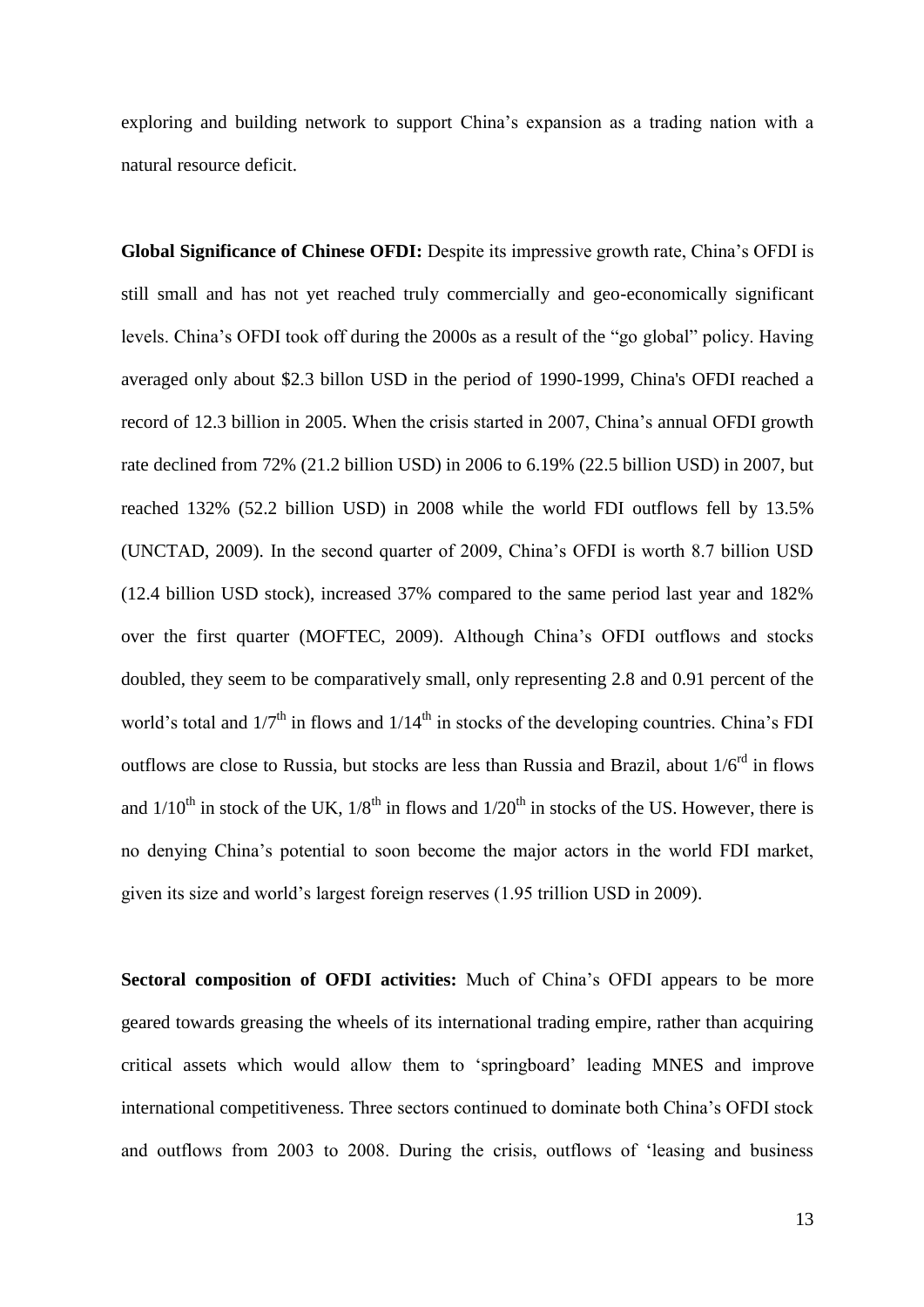services' rose significantly from about 26% in 2006 to 52% of the total non-financial outflows by 2009, taking the largest share and accounting for 37% of China"s OFDI stock. The "wholesale and retail trade" sectors represented 20% of all OFDI stock and 16 % of the outflows, and the 'transportation, storage and post' sectors took a 10% and 6% share respectively. In total, these sectors accounted for 74% and 67% of China"s OFDI stock and flows in 2008. All these sectors are typically of high importance in supporting China"s export and import activities. The remaining OFDI stock and flows were divided between natural resources (mining 14% outflows and 16% stocks) and manufacturing industries (a declining 4% outflows and 7% stocks). Mining and natural resources are of central importance to continuously support China"s trade expansion together with her energy and resources-intensive heavy industries as well as their upstream sectors, of which their domestic demands have been boosted by China"s 4 trillion stimulus plan (see also discussion)(see Table 2).

It is noteworthy that China"s small share of manufacturing OFDI contrasts significantly with the general OFDI patterns of MNEs from advanced economies, where manufacturing is more important. During the crisis, Chinese manufacturers cannot significantly rely on factors such as production cost and scale to survive as there is a lack of external demand from its trading partners. They need to capture a larger share of the global value chain and currently only gain about 20% of the final profit margin (Rosen and Hanemann, 2009).All figures at face value suggest that the OFDI of Chinese firms is still likely related to marketseeking OFDI activities, which are driven by China's rapid trading expansion based on country specific advantages, rather than SAS that can be used to enhance firm-level competitive capabilities for moving up the global value chain and managing the global production network.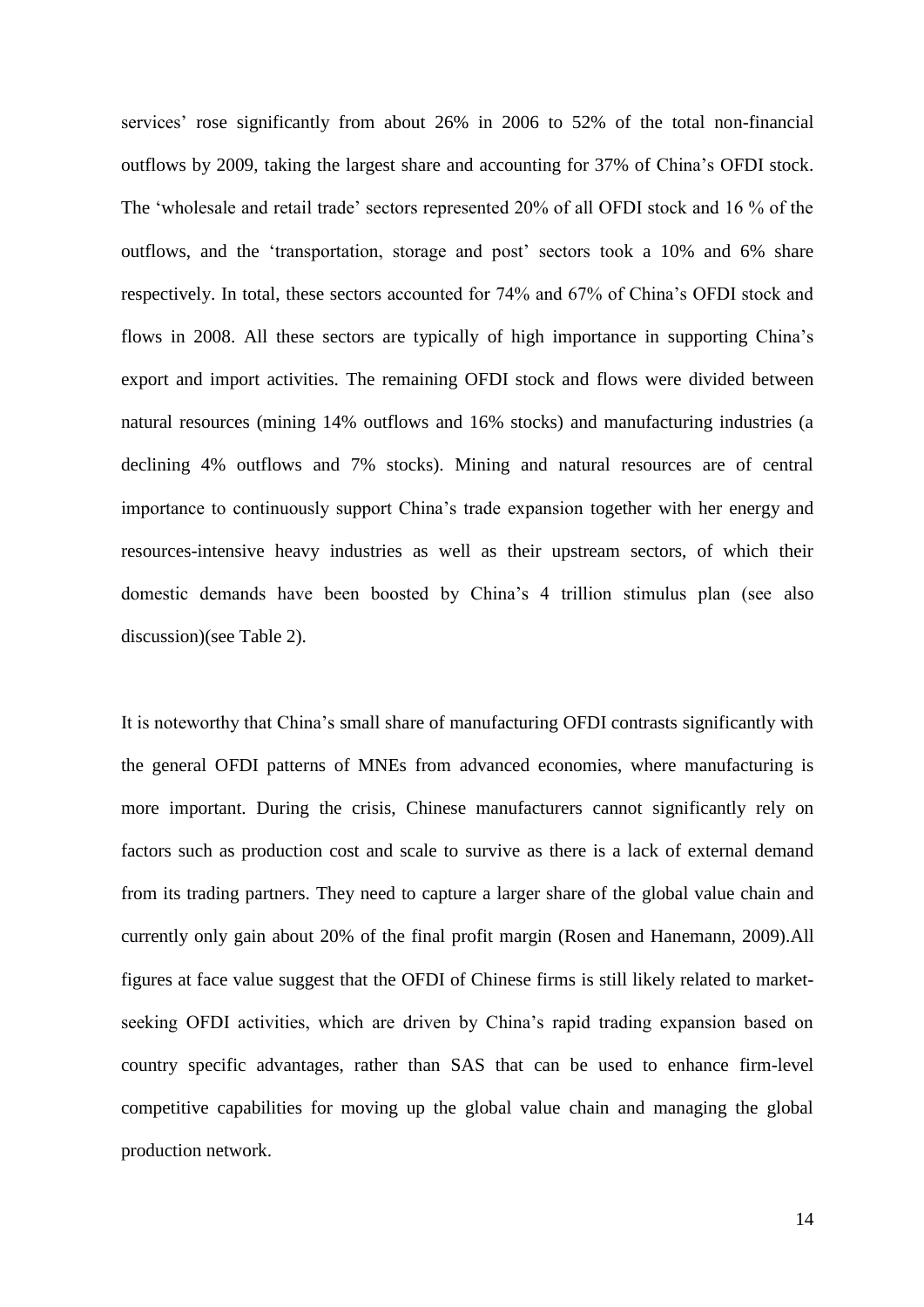**Geographic distribution of OFDI activities:** MOFTEC statistics on geographic destinations show, with the exception of Hong Kong and tax heavens, China"s OFDI is quite evenly distributed in the world (see table 3). This balance arguably reflects the establishment of trade related facilities by Chinese firms in the countries with which they trade, rather than SAS. With the expansion of natural resource seeking investments, Africa"s importance has increased. Asia, as China"s major regional market, continues to absorb most China"s OFDI (71.4 % of total stock). However, many developed regions where critical assets may be abundant still receive a minimal share of China"s OFDI (about 2-3% for Europe and North America). China"s huge surge in OFDI in tax heavens and Hong Kong (63 % of Asia) could be due to data distortion as discussed in the methods section. China"s OFDI stock in Hong Kong was 63 % of Asia and in Latin America (17.5 %) consists of mostly the 11% of China"s OFDI registered as leaving for Cayman Islands and 5.7 % going to British Virgin Islands. Some analysts suggest 60-70% of China"s OFDI volume in 2008 consists of M&A deals. Some big deals will often not appear in MOFTEC"s statistics as many Chinese companies use special purpose vehicles in the third countries such as Hong Kong and Singapore to execute their acquisitions, instead of home based firms. For example, Chinalco"s \$14 billion stake in Rio Tinto was executed through a special vehicle formed with Alcoa in Singapore (Davies, 2009; Rosen and Hanemann, 2009, Sutherland and Yao 2009). The commercial M&A database suggests that the number of deals in high-tech sectors happened more in Asia (especially Hong Kong) and increased significantly in 2006/2007, but declined in 2008 and is still small compared to raw materials, energy and industrial manufacturing (see Table 4). Another possible factor contributing to such a surge is "round-tripping", which allows Chinese firms to bring back their overseas investment in order to enjoy preferential FDI treatment (e.g. deduced tax) at home and thus further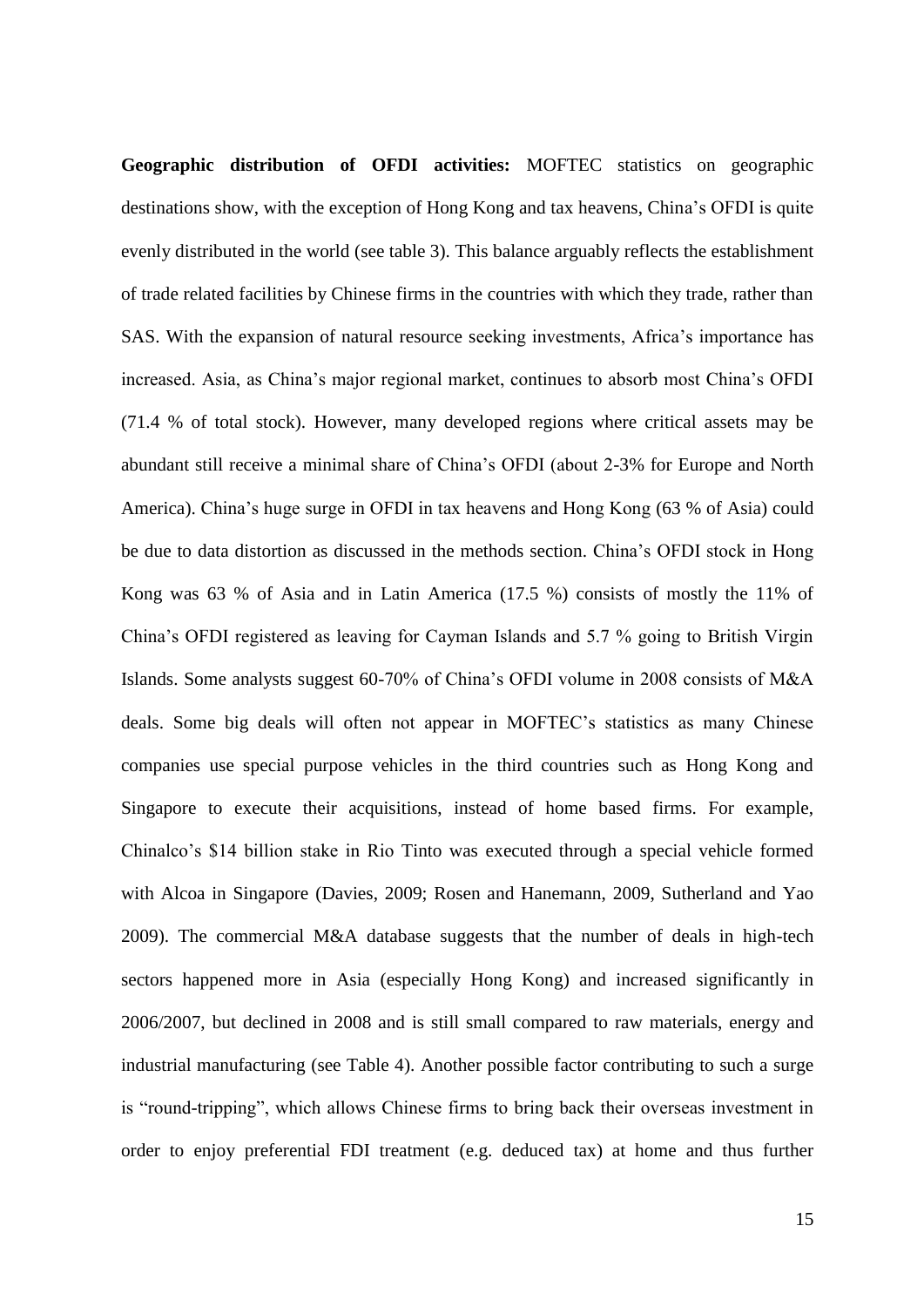strengthen their positions back in the domestic market. It is questionable whether these investments are related to the strategic international expansion that has "spring-board" effects.

## **IV. "Dangers" in the Crisis - Why Can Chinese Firms Not Use the Opportunities of the Crisis to Improve Firm-Specific Advantages?**

The previous literature seems to mainly emphasise the determinants of Chinese OFDI, and pays less attention to how the country"s macro-economic development has shaped Chinese firms' internationalisation strategies for catching-up at the firm level. The aggregate data seems to suggest that SAS OFDI has been rather limited. The reasons include.

**Impacts of China's imbalanced economic structure during the crisis:** Even if the crisis has created many windows of opportunity for acquiring under-priced strategic assets, the majority of Chinese firms are still more likely to continue their current market- and naturalresource seeking OFDI strategies and less likely to take this catch-up opportunity. This is due to China"s imbalanced sources of economic growth, which are highly dependent on trade surpluses (over 12% GDP/ export represent 40% of GDP) and capital investment (averaging about 40% of GDP). Net exports and investment primarily related to export capacity building in total contributed to over 60 percent of China"s economic growth in the 2000-2008 period, 20 percent more than in the 1990s (Guo and N"Diaye, 2009). While the crisis has deepened, China"s GDP growth has declined from an average of 10 percent in the last three decades to an estimated 7.2 percent in 2009 (WorldBank, 2009). China"s sharp economic slowdown during the crisis reflects its heavy dependence on trade surpluses. It is not surprising that Chinese OFDI is mainly about establishing the necessary infrastructure for China to integrate into the world trading system.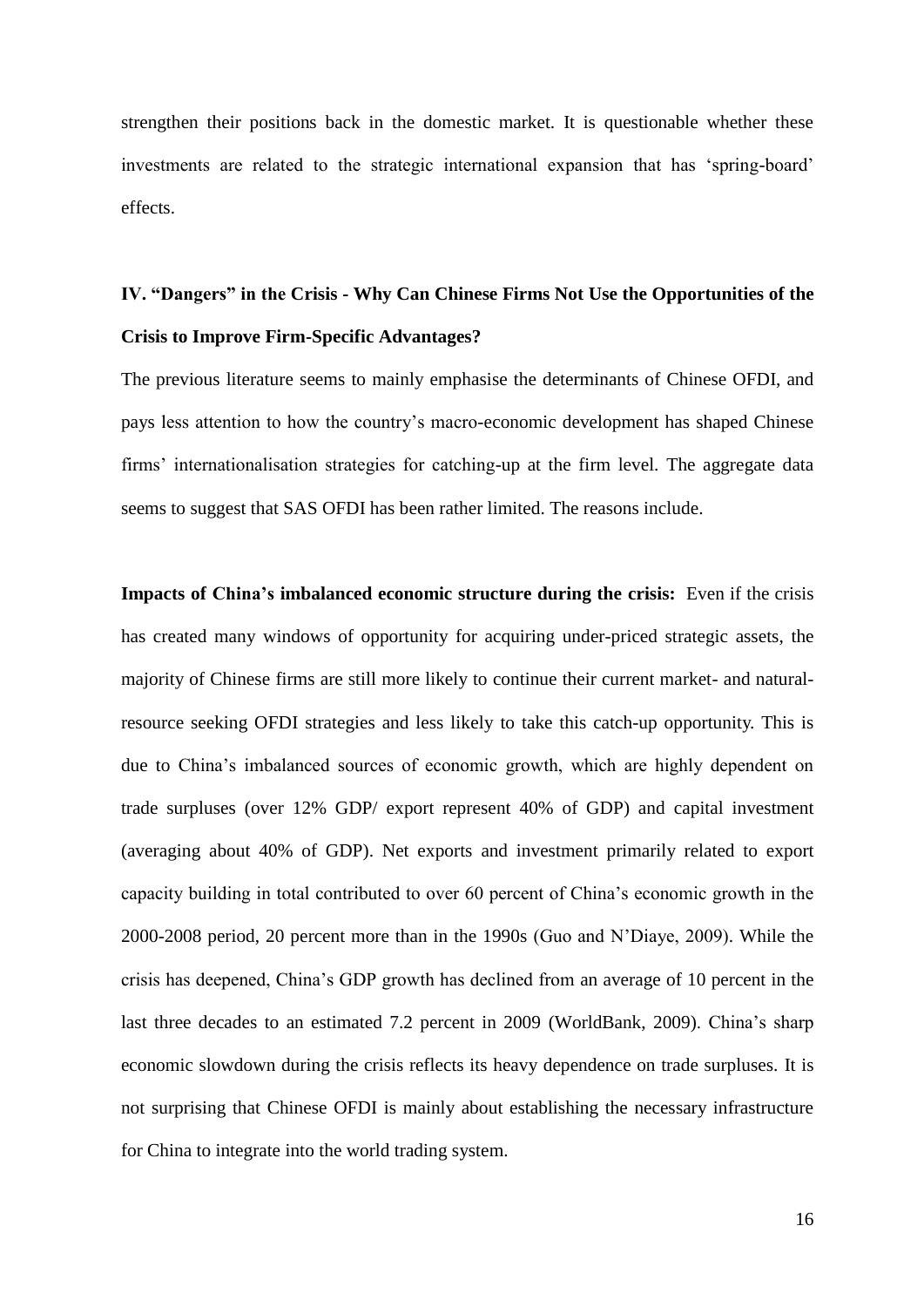As in all economies, the growth of output is the sum of domestic consumption, investment, government spending and net exports. The growth of household consumption (around 30- 35% of GDP) always lagged behind the rapid economic growth in the 1990-2008 period. Government consumption was relatively stable at around 14% of the GDP before the crisis. Capital investment made up about half of China"s GDP (2004-2008). 30 percent of Capital expenditure was ultimately concentrated in manufacturing of new capital goods for the expansion of traded sectors, while 18 and 23 percent went into infrastructure and real estate sectors respectively (IMF, 2009; Roubini, 2009). Rising investment has also been fuelled by China"s increasingly high national saving rate, accounting for half of GDP in 2008 (China statistical yearbook 2009). It has become apparent that there is massive excess capacity as a result of overinvestment, mostly led by SOEs and accumulated over the last decade. China"s domestic consumption is not sufficient to soak up this excess productive overcapacity, which could be exported prior to the crisis. It has become hard for China to sustain its export-led and investment driven economic growth as world demand has fallen (estimated 20% contraction in 2009) (Bergsten*, et al.*, 2008; Pettis, 2009; Roubini, 2009). To sustain economic growth, the government has since 2004 sought to rebalance sources of growth, focusing on boosting domestic consumption and promoting service-oriented and labourintensive growth in place of capital- and energy- intensive heavy industry oriented investment, and export driven development. The effects of rebalancing policies are however still limited. (Bergsten*, et al.*, 2008)

In response to the crisis, Beijing increased government spending (committed 29% of the stimulus plan) and adopted an expansionary fiscal and monetary policy. While the infrastructure-centred "RMB 4 trillion" fiscal stimulus plan focused on improving structural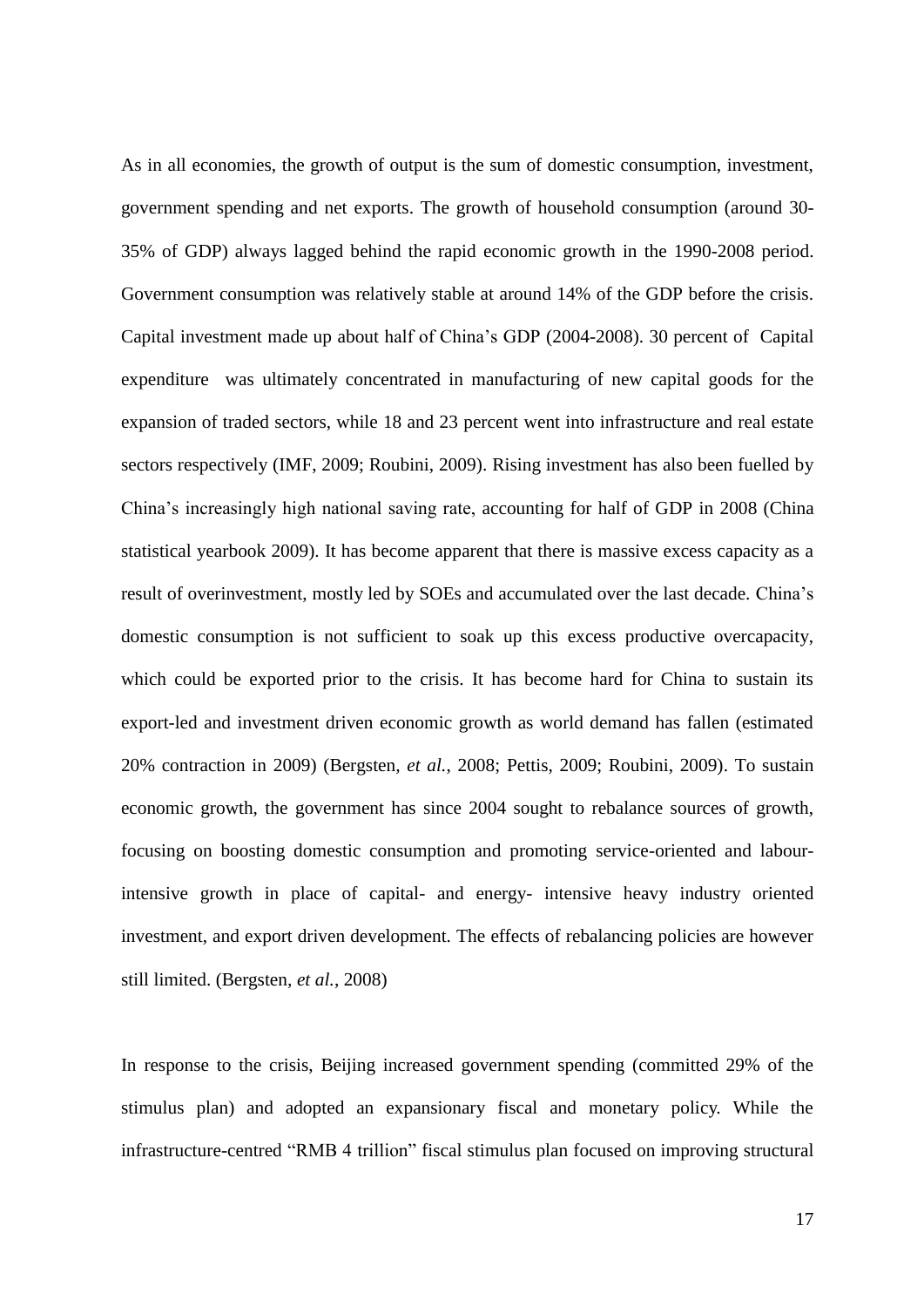factors by implementing tax cuts, improving the social safety net, and providing subsidies to low income and the unemployed population, the monetary stimulus has led to a surge in bank lending (see section III). However, the stimulus plan could have little effect on rebalancing China"s growth model. Consumption and job creation are less likely to increase in the short term because structural constraints (e.g. an underdeveloped safety net, education, health care, and a credit system for consumer finance) cannot be improved overnight. Corporate profits and earnings are still high and not distributed (Morck*, et al.*, 2008; Roubini, 2009). Although profitability in the heavy industries has fallen significantly, it has also fallen in the labour-intensive light and machinery industries during the crisis. $8$ 

Firms continue to respond to this price signal to make investments. The sharp increase in credit, as a result of the expansionary monetary policy, continues to be poured into capital intensive sectors mostly dominated SOEs, instead of labour intensive industries in which most SMEs are struggling due to the sharp fall in exports. The share of investment into energy consuming heavy industrial activities kept rising at a growth rate of 30 percent per year over the 2004-2008 period and will likely continue to grow and will remain higher than service sectors in the following years (IMF, 2009; Roubini, 2009; Xu, 2009). These imply unchanged rising demands for production inputs of energy and materials. Given the capitalintensive nature of China"s growth, the stimulus plan and the constraints on the growth of labour-intensive SMEs, it could be hard to absorb the oversupplied labour force.<sup>9</sup> Precautionary savings are likely to rise further and be directed to heavy industry related investment. Consumption growth may remain too slow to compensate for a fall in exports.

China"s current economic development suggests that its sources of economic growth are unlikely to be balanced in the short term. The current crisis and the state's policy response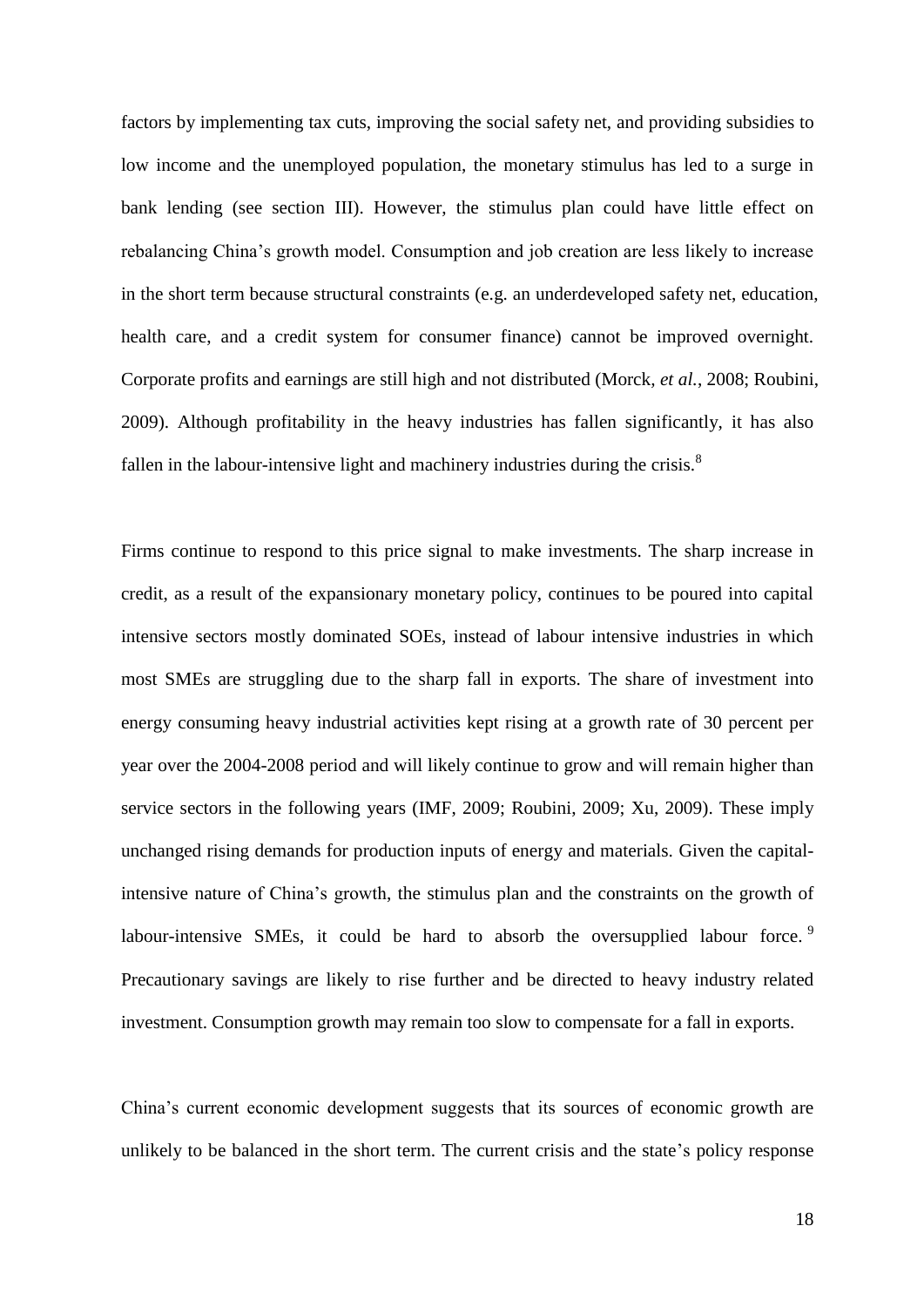are unlikely to change China"s export and investment-driven economic development path. Despite the effects of the global economic downturn, the World Bank and the IMF predicted that China"s share of exports in the world trade would increase from 9.3 percent in 2008 to around 12 percent by 2014 (Guo and N"Diaye, 2009). China is also predicted to overtake the EU and significantly close its gap with the US in terms of the share of the world"s total energy consumption in 2010 (EIA, 2009). China's demand for raw materials, energy and an external surplus will be resumed, rapidly expanding while global growth comes back to trend. Chinese firms" OFDI strategies may continuously reflect this imbalanced economic structure, remaining focused on market- and resource-seeking activities for trade related production and for overall domestic economic growth. Unlike the "springboard" perspective suggests, firms" desire to "springboard" by acquiring strategic assets *at an aggregated level* could be the exception rather than the rule.

*Weak "soft" capabilities to engage in strategic asset-seeking OFDI:* Although Chinese firms may have the financial capability and backing from the state to engage in SAS OFDI, they might be put off by their weak "soft capability" to realise the true benefits from their acquisitions. The lack of "decoding" capability might significantly delay post-acquisition "springboard" benefits such as knowledge transfer and skill learning. Chinese companies, as latecomer firms, may not always hold an equal technological/knowledge base as mature MNEs or their purchased foreign firms. Neither could they identify or recognise whether the assets they acquired from the mature MNEs have strategic value before acquisitions, nor absorb fully the potential value of the acquired firm-specific strategic assets. They could fall into a trap of "blind" global expansion. The "springboard" strategy might not always help Chinese firms, as they optimistically expected, to develop synergies or anything close to dynamic capabilities (sustainable technology development and knowledge creation).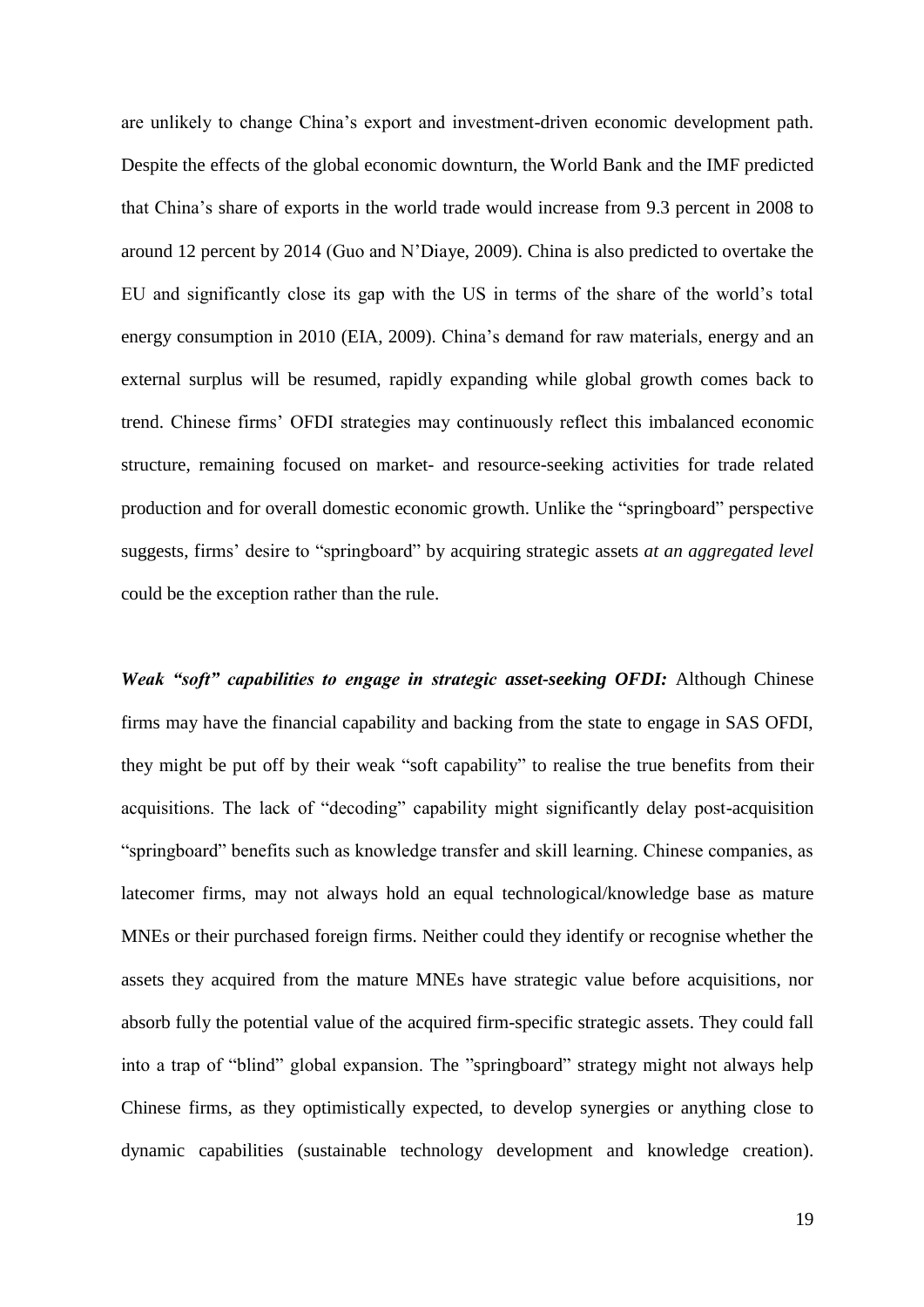Without these they would be less able to keep pace with the dynamic development of the world industries and safeguard the value of the acquired 'strategic assets' (Ning, 2009a; Nolan, 2001).<sup>10</sup> Indeed, no firms could purely rely on constant external acquisitions for knowledge development. For example, no matter how much progress Chinese firms like Lenovo can make to vertically expand product ranges, they still have to comply with industrial standards set by industrial leaders, and incorporate their core components, such as "Intel Inside" and "Designed for Microsoft Windows". When new innovations such as pocket PCs become available, they have to pay heftily again to take over these newer standardized manufacturing activities shed from the leaders (Ning, 2009a).

Secondly, Chinese firms might not be put off by 'psychic distances' to invest abroad. Overseas investments, however, require not just strategic-intent or risk-taking entrepreneurship, but careful strategic planning, competent global strategy execution and sufficient managerial capability. Although lacking experience in these areas, Chinese firms could outsource or consult foreign management and investment professionals as, for example, with Sichuan Tengzhong"s purchase of GM"s Hummer brand (Rosen and Hanemann, 2009). However, much post-acquisition daily operation and management cannot be outsourced. These might require Chinese firms to develop a sound knowledge of different host countries' markets, regulatory standards (e.g. safety and quality standards, tax and accounting rules), legal, political and social environment as well as competent global managerial and execution knowledge to coordinate geographically dispersed operations. They would also need to integrate home and host country business activities, to reconcile national and corporate level cultural differences (e.g. management practises on multicultural and ethnical workforce and expatriates), and maintain positive public relations and effective communication with foreign consumers (e.g. brand awareness and reputation). Unlike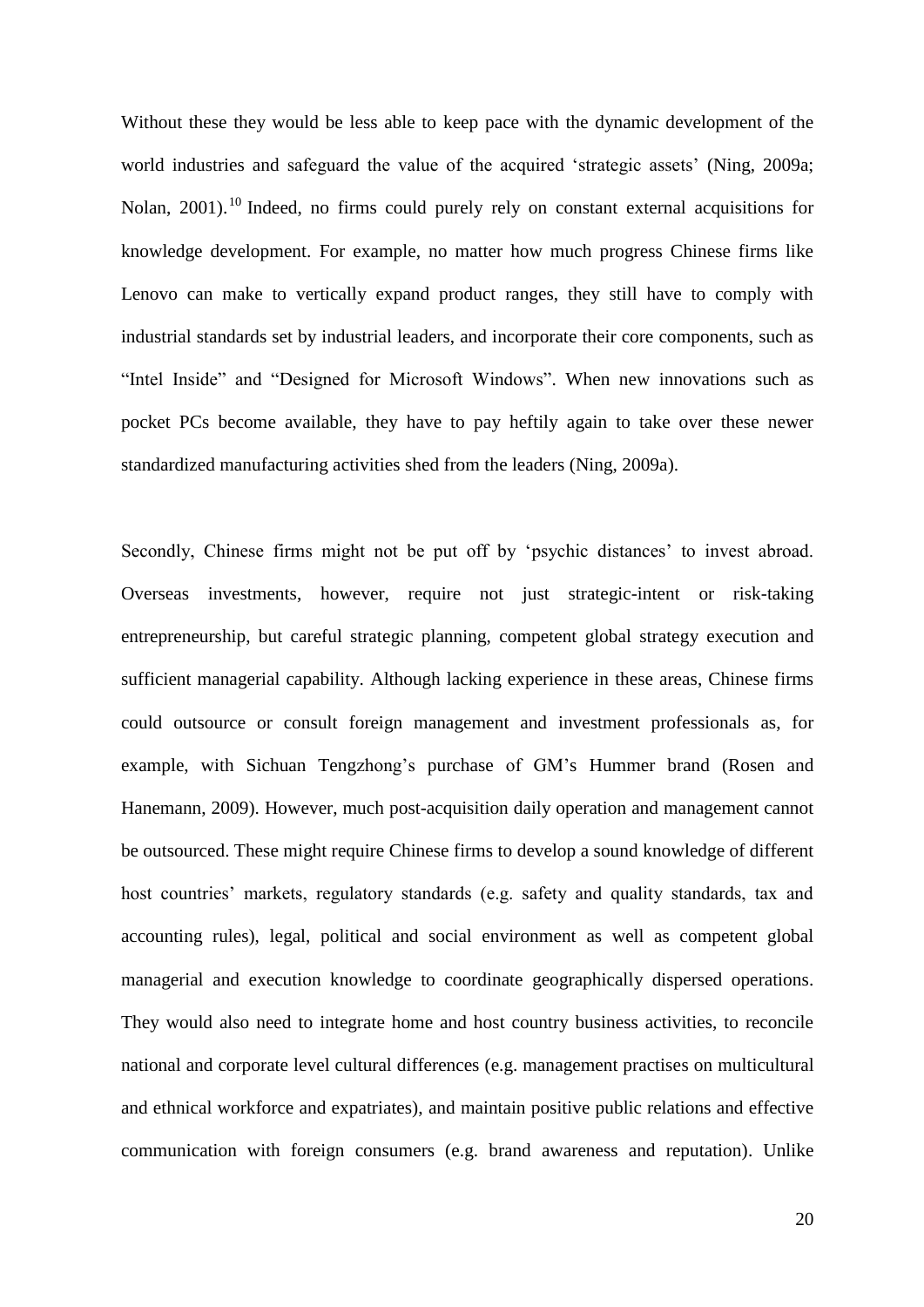previous studies predicted, the post-acquisition integration of several high profile firms backfired. For example, integration failed between TCL and RCA Thomson, the steel giant Baosteel and its acquired Brazilian iron ore suppliers, Shanghai Automotive and its purchase of Korea"s now-bankrupted Ssangyong Motors, and the jury is still out on Lenovo"s acquisition of IBM"s PC business and Geely"s purchase of Volvo. These failures are typically because "strategic assets" (objective knowledge) can be purchased, whereas "experiential" knowledge is tacit and can only be secured through experience - "learning by doing" (Barkema and Vermeulen, 1998; Luo and Tung, 2007). The springboard internationalisation strategy often leapfrogs such learning and knowledge accumulation processes. Indeed, East Asian "tigers" paid a high price for their lack of international knowledge and experience during their initial global expansion in the 1980s. They eventually adopted gradual internationalisation and conservative acquisition strategies (Chang, 1995; Li, 1994).

Thirdly, contrary to Rui and Yip"s strategic-intent perspective findings, which are based on a case study of three Chinese large firms (two now failed), a number of recent surveys show that Chinese executives" future development strategies still primarily target the domestic market and exports. For example, CCPIT"s survey shows only a small percentage of Chinese companies consider direct investment as the top priority for servicing high margin markets in developed countries.<sup>11</sup> A similar result was confirmed in the interviews conducted by the Peterson Institute for International Economics. Chinese business elites recognise the longterm need to internationalise as the strategic-intent perspective aruges, but they value the risks related to global expansion to be too high compared to the short-term profit opportunities readily and safely available in the domestic markets (APFC and CCPIT, 2009; Boyd and Cavey, 2005; Rosen and Hanemann, 2009). The surveys also reveal that 54% of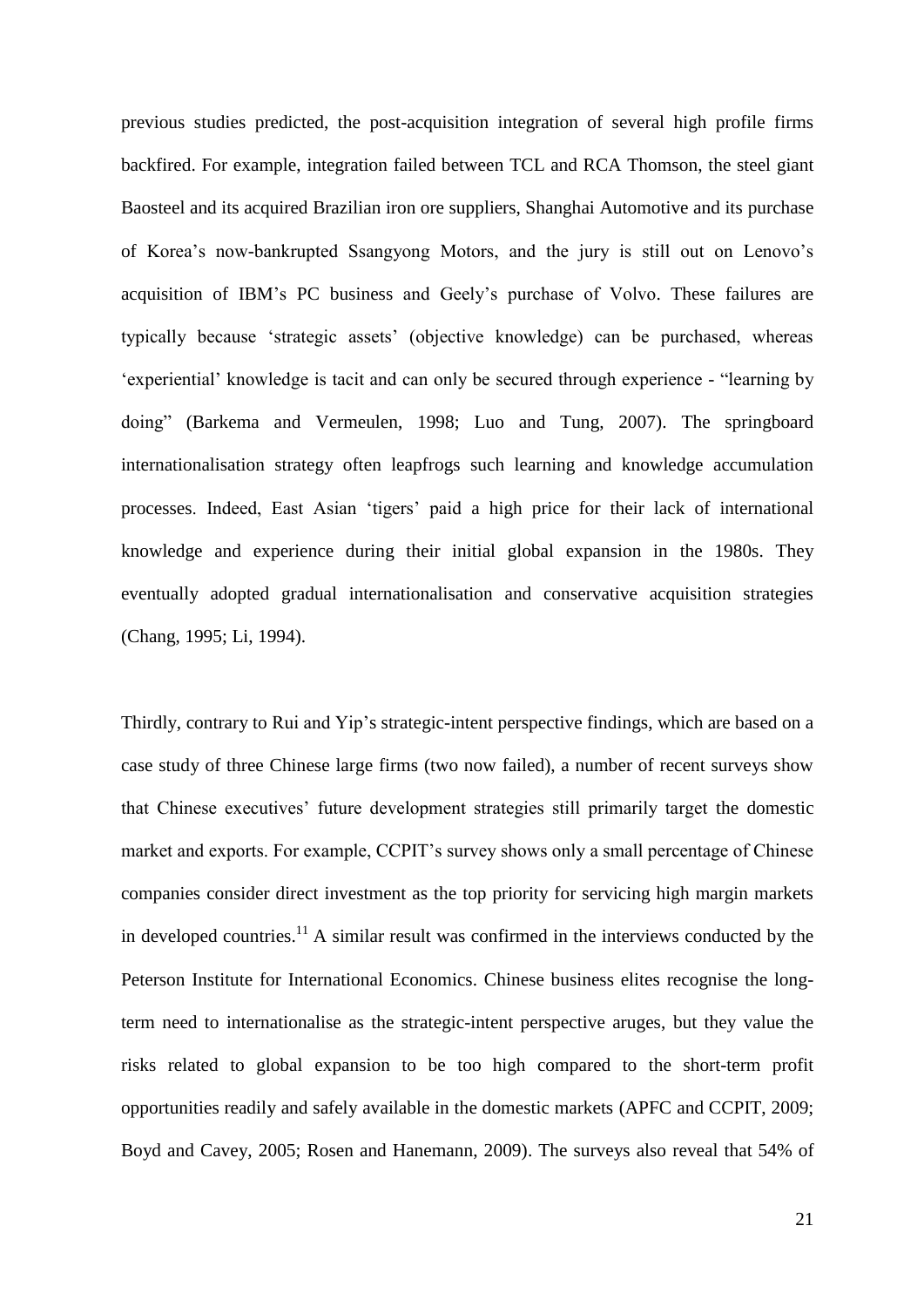the sample responded that they will reduce their foreign investment due to the crisis. As argued above, lacking "soft capabilities" to deal with post-springboard acquisitions, Chinese MNEs might be unable to fully realise the springboard benefits and find it simpler to engage in natural-resource seeking OFDI to support their production targeted for short-term domestic profit opportunities.

Fourthly, weak "soft" capabilities such as poor corporate governance can also constrain Chinese firms from internationalising and safeguard the value of their acquired strategic assets. Unlike in the Anglo-Saxon market-based corporate governance system, control- and relationship-based governance mechanisms are very common in China and other developing countries, owing to underdeveloped financial institutions and stock markets (Naughton, 2007). Such corporate structure is often perceived as opaque, unaccountable, and untransparent by international stakeholders. It not only generates a negative corporate image, but also affects the management of foreign subsidiaries, inter-organisational control, decision making and strategy implementation for strategic acquisitions. For example, many recent regulatory and legal reforms have been unable to address the power imbalance inherent in the structures. Shareholders do not generally have the same power as the nonowners such as the firms" communist party committee, which is often placed alongside most listed firms' board and is chaired by its party secretary. The party committees monitor and evaluate the performance of CEOs and senior management, who are often appointed by the party and State-owned Assets Supervision and Administration Commission (SASACs). Firms" management therefore do not normally have any personal stake in the firms, but do have incentives to maximize their career advancement through engaging in symbolic OFDI projects, at the cost of firms" small private shareholders and long-term strategic development. (Morck*, et al.*, 2008)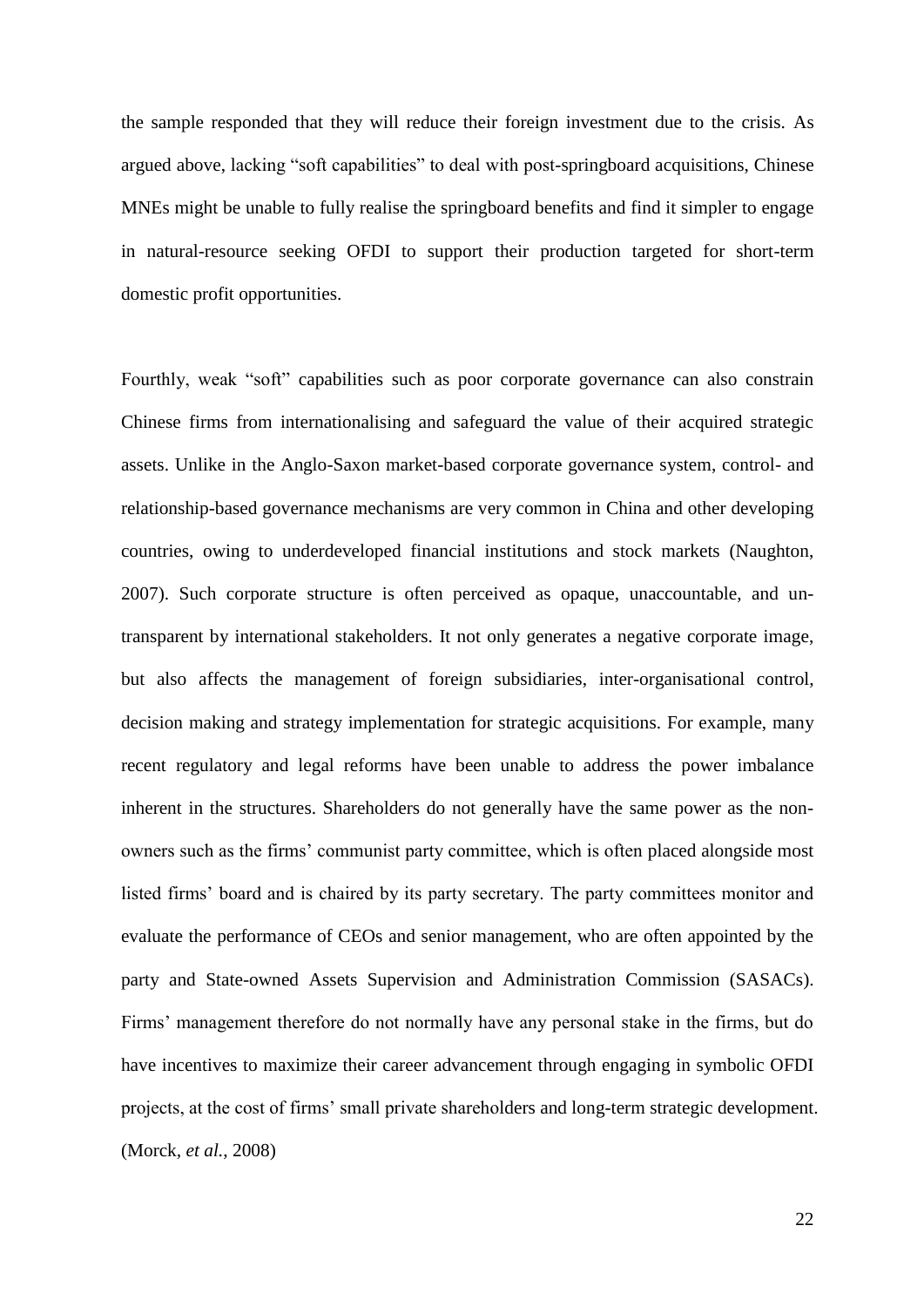**State ownership and foreign political constraints on acquiring strategic assets:** The crisis certainly boosts opportunities for strategic-asset acquisition abroad, but not necessarily increase the successful completion rate in the advanced economies where such assets are abundant. Previous research often overlooks OFDI-related political issues. There is an optimistic assumption shared among previous literature that international expansion along with adoption of Western business practices can be used as an effective springboard for Chinese MNEs to considerably reduce the liability of foreignness. However, the "negative country of origin" effects often appear when political tensions or investment protectionism are raised against China (Buckley*, et al.*, 2008; He and Lyles, 2008). Chinese firms may find rising protectionism and entry barriers are too high and trigger backlashes in the host countries, even though the Chinese government is on their behalf vociferously campaigning against international trade and investment protectionism. Lacking internationalisation experience, Chinese firms have often naively thought they could simply acquire assets based on market principles. Yet, they often get caught up with political controversies in advanced host countries. Failed high-profile bids include CNOOC"s (China National Offshore Oil Corporation) attempt to acquire the US oil company Unocal in 2005, Huawei"s joint bid with Bain Capital for 3Com in 2007. Chinalco"s \$13 billion investment in Rio Tinto, an Australian mining firm, Shanghai Automotive"s bid for the Korean automaker Ssangyong, and the Shanghai Industrial Investment Company"s Baltic Pearl master plan in St. Petersburg, Russia.

China"s financial stimulus packages and "go global" policy indeed signify large scale government involvement in China"s OFDI. By 2009, "centrally owned" enterprises (statecontrolled business groups) contribute 81.3 % and state owned enterprises 69.9% of China"s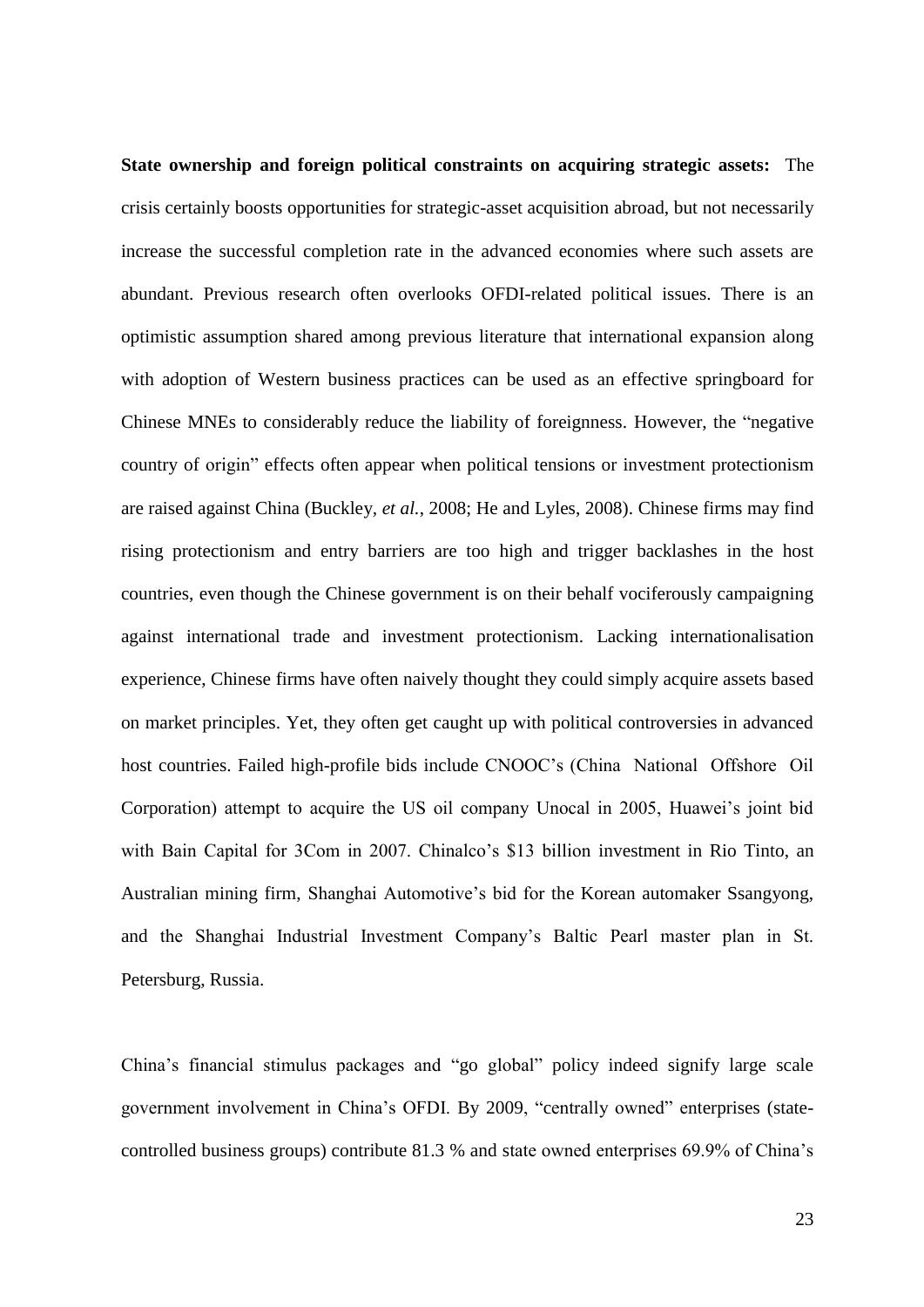total OFDI stocks, while private sector only took about 1% of the share (Table 5). Chinese business groups are the key players of China"s OFDI. They often have a complicated ownership structure, which implies the state and Communist Party have strong influence over corporate management (Morck*, et al.*, 2008; Sutherland, 2009). Policymakers in the host developed countries not only worry about the impacts of such non-commercial investors and foreign state-supported firms on their market economic systems, but also their non-commercial motivations. For example, recent policy propositions in Beijing regarding the use of China"s OFDI as an alternative to US treasury holding triggered US fears and concerns. These centred on its national financial security and encouraged protectionist politicians to lobby for the expansion of the US investment review system to cover economic security regardless of national security (Milhaupt, 2009; Prasad, 2009; Rosen and Hanemann, 2009).

Indeed, many developed countries do have regulatory mechanisms in place to prevent potentially harmful investments from "negative" countries, particularly in response to the emergence of OFDI from China and the Middle East (UNCTAD, 2009). For example, the proposed acquisition of the Peninsular and Oriental Steam Navigation Company (P&O) by the state owned Dubai Ports World in 2006 and the bid of CNOOC to purchase Unocal in 2005. Under the 2007 Foreign Investment and National Security Act, the Committee on Foreign Investments in the US (CFIUS) is required to heighten scrutiny of FDI especially from sovereign wealth funds and state-owned companies in order to determine their effects on US national security. In 2008, the number of cases related to national security undergoing investigation by the CFIUS has increased from 6 in 2007 to 27. In April 2009, Germany also amended its Foreign Trade and Payment Act, which authorises the Federal Ministry of Economics and Technology to initiate reviews or prohibit any non-EU FDI with intension to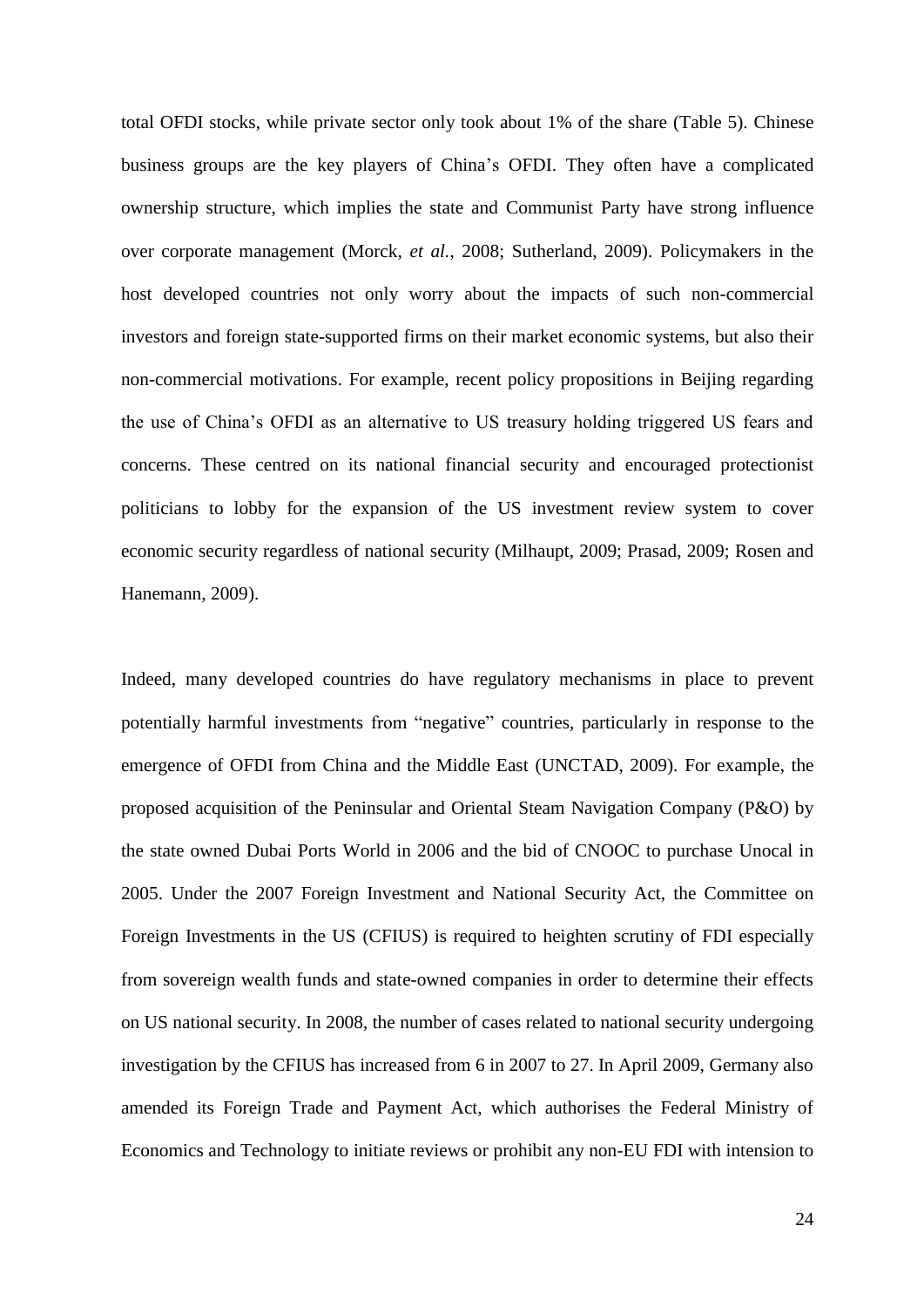acquire more than 25% voting rights shares of a German company that may threaten public security or order. (Marchick and Slaughter, 2008; UNCTAD, 2009)

Many of the legitimate measures and regulatory investment rules are neither very transparent nor clearly defined, even in developed countries and international rules (e.g. the WTO protocols). The investment review processes can often be easily politicised by domestic interest groups to discriminate against FDI. For example, China"s rising strength during the crisis has caused increased US concerns both about its own global leadership and China"s peer competitor status. It is now predicted that China could overtake the US economy well before the 2030 date originally forecast (Marchick and Slaughter, 2008). The US administration could easily be pushed, under the current conditions of nationwide stress in employment and declining income, to take actions against alleged Chinese commercial misbehaviour (e.g. China"s currency manipulation) in order to avoid accusations by opposition party protectionist politicians and political activist media, and improve public confidence (Keidel, 2008). The changing nature of Chinese OFDI from natural resources to SAS could lead increasingly politicised investment regimes in host advanced countries to shift their national security focus from traditional issues related to critical natural resources and infrastructure, to security-relevant advanced technology and job transfers to China. These examples show that politicised investment regimes in host developed countries, where strategic assets are abundant, could possibly be one of the main constraints to a larger scale of Chinese SAS OFDI. Chinese executives" "soft capability" to understand foreign market environments and assess political risks is therefore crucial in successful SAS bids.

### **V. Conclusion and Managerial relevance**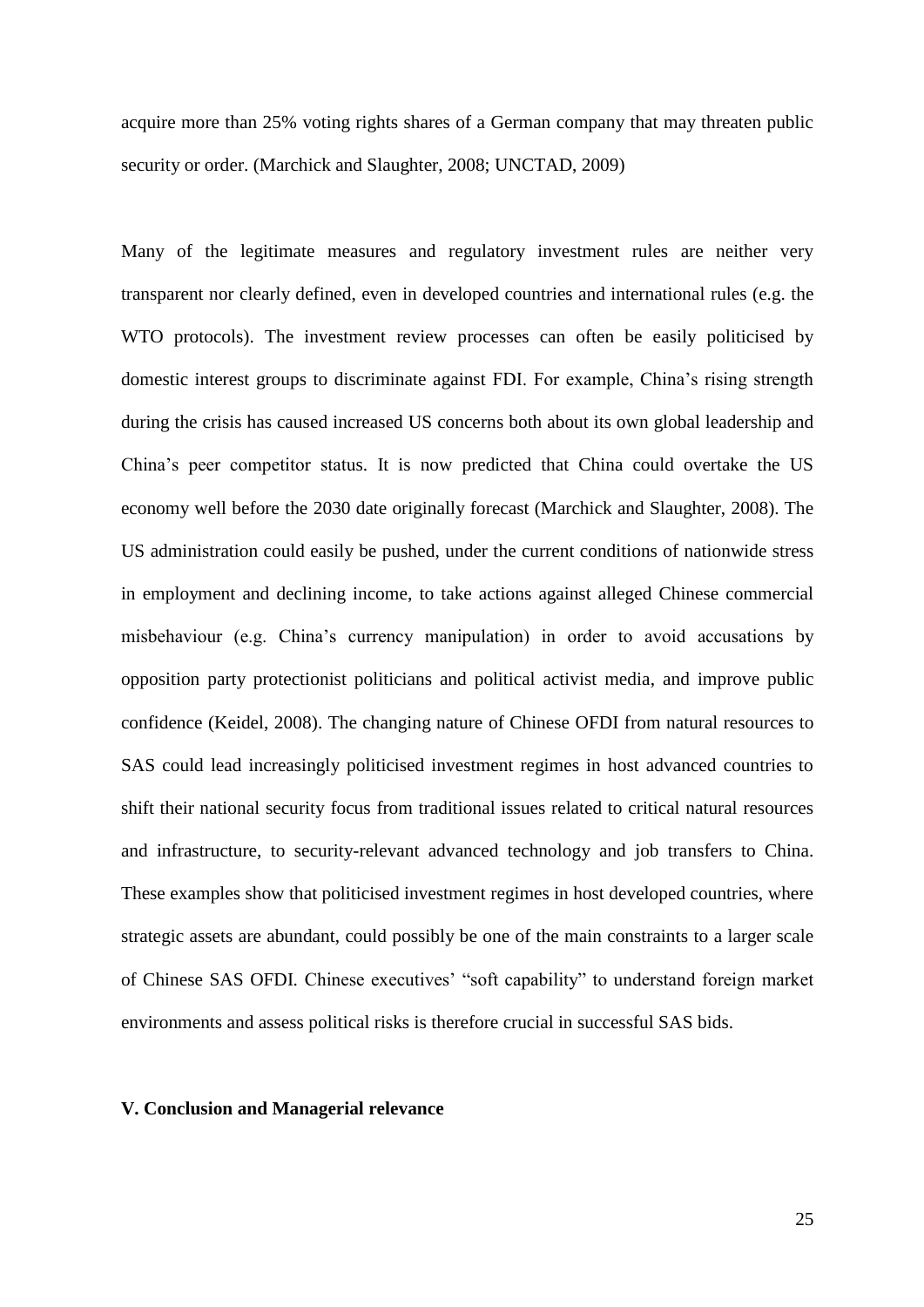The global financial crisis, as the institutional or imperfect market perspectives show, certainly creates opportunities for Chinese firms to acquire financially distressed foreign companies and their under-priced assets in the advanced economies, where strategic assets are abundant. The Chinese government is also actively promoting OFDI by easing regulatory procedures and providing financial backup. The exaggerated impression given by media coverage is that China is buying up the world. It was also promoted by the *ex-post* observation bias of some academic work largely derived from the springboard and strategicintent perspectives, that internationalisation of Chinese MNEs is increasingly related to the SAS type, closely related to the development of firm-level capabilities that allow latecomer MNEs to catch up with leaders. Case studies, without exception, tend to dwell on the few but exceptional cases in which well-known Western firms have been acquired by Chinese firms.

At an aggregate level, the evidence presented here suggests caution in subscribing to these views. Moreover, chance events and government interventions, as Michael Porter"s diamond theory identified, do not always significantly reshuffle the positions of industrial players or create opportunities for latecomers to catch up. These theoretical perspectives might need to take into account factors, such as the home country"s economic conditions, firm specific capabilities and political issues overseas, which still pose challenges and constraints for latecomer firms to "springboard" extensively through SAS OFDI. The majority of Chinese firms" OFDI activities are, as the network perspective views, still closely tied to the expansion of the nation's trade and production, and based on country-specific advantages such as low costs, rather than firm-specific advantages in knowledge and systems integration. This situation is unlikely to change dramatically in the short term.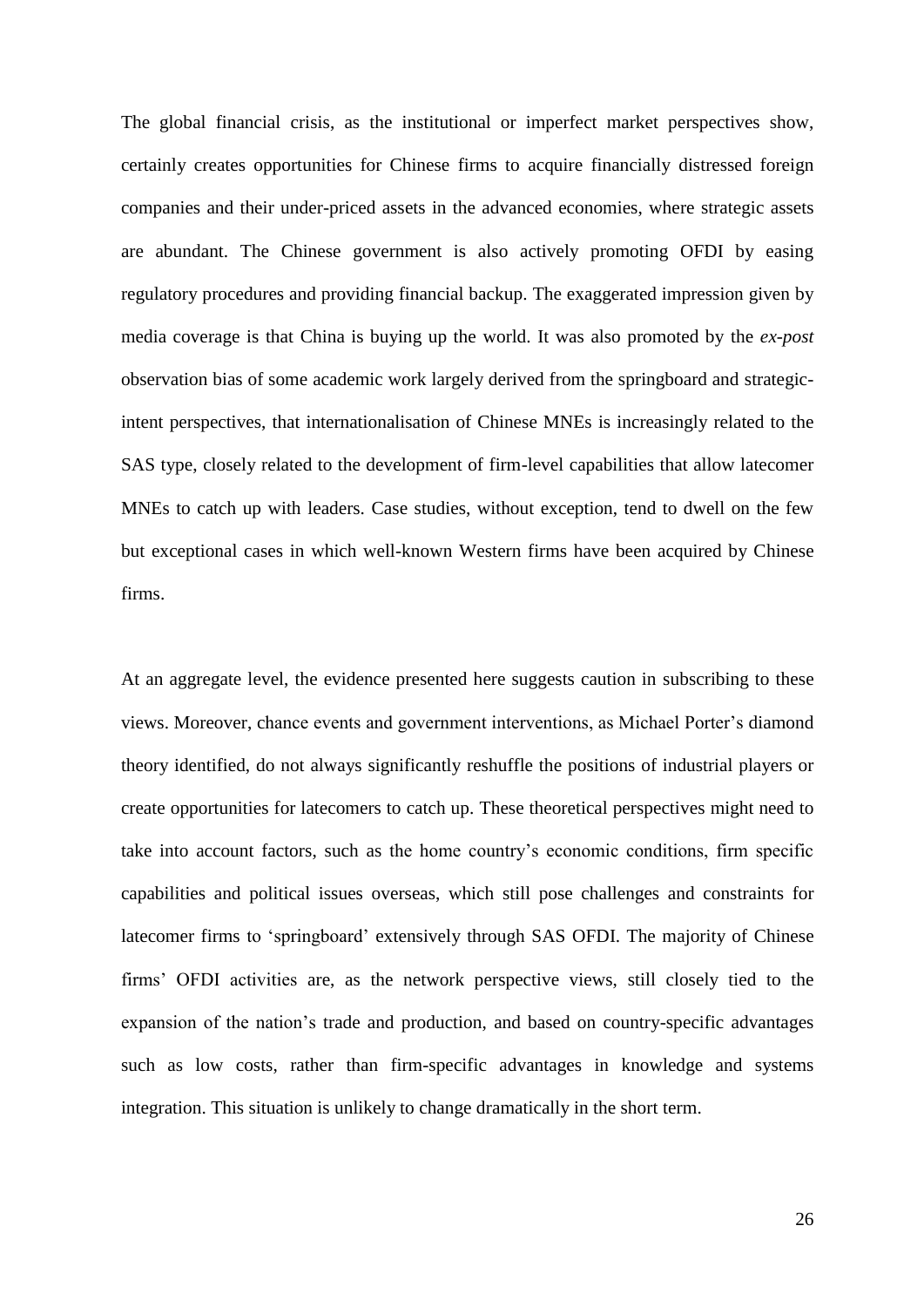Indeed, Chinese policymakers and business executives might be able to gain some insights from the Japanese experience, to which the boom of Chinese MNEs" OFDI bears a remarkable resemblance. Throughout the 1980s, Japanese MNEs were troubled by a number of issues: trade imbalance and rising protectionism, controversies over exchange rates and intellectual property rights, national security concerns over Japanese firms' acquisitions of US and European high-tech companies, politicized debates over the possible threat posed by Japan"s state-led capitalism to the Western neo-liberal form, a public perception of "buying up America and the world", cultural misperceptions, incompetent management practices, and foreign employment disputes (Milhaupt 2009; Ning, 2008). Nowadays, there is virtually no political or media controversy concerning Japanese MNEs and they are generally welcome in host developed countries. Indeed, Japan had made considerable efforts to help firms overcome foreign obstacles. At the government level, Japan initiated a series of negotiations with the US to solve its "structural problems" that had led to the trade and payments imbalance. It also gained foreign political supporters to lobby for the host governments to emphasize mutual interests and benefits for the countries, and Japan"s contributions to their bilateral relations as opposed to political, cultural or national security concerns. This helped calm protectionist sentiment in the host countries. Japanese public and private organizations also actively promoted understanding of Japanese business and bilateral economic relations in the host countries through organizing conferences and events for government organizations, media, business leaders and academics. At the firm level, Japanese MNEs often tried to maintain the existing business structures of acquired firms in order to reduce the concerns and fears of local communities. They also made considerable efforts to campaign for corporate social responsibility through charity work. This actually helps firms reduce 'the liability of foreignness', integrate in to local communities, and build positive public relations (Milhaupt 2009).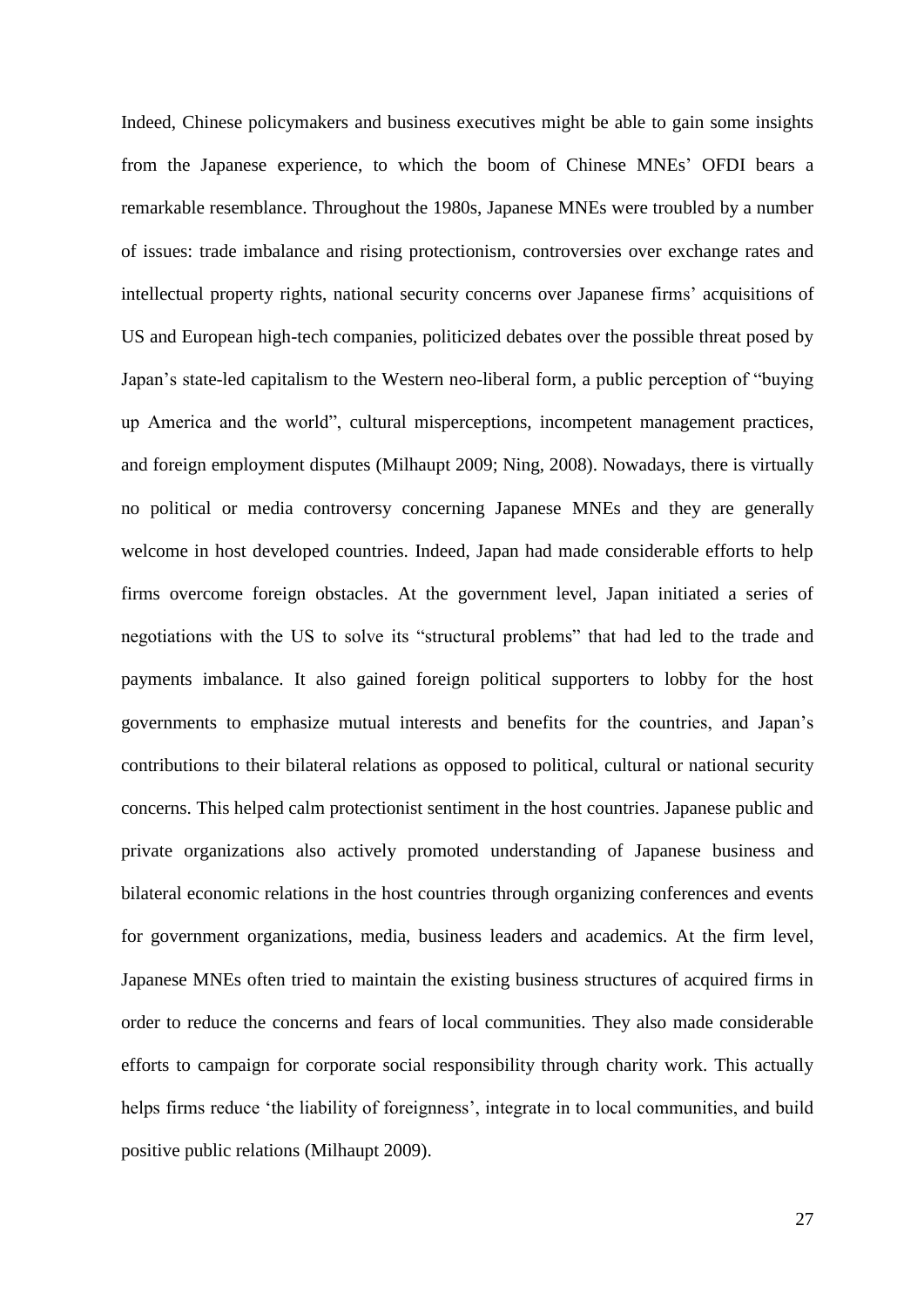While perhaps drawing lessons from the Japanese experience, Chinese MNEs still need to overcome a number of firm-specific challenges in order to take advantage of the opportunities arising from the crisis. These might include:

- Overcoming domestic structural constraints and adapting to the host country"s environments based on long-term strategic planning to engage in SAS OFDI and gradual internationalization approach
- Resisting the temptation to embark on politically symbolic OFDI projects, where acquired sensitive firms can exacerbate negative public reactions in the host countries
- Developing the firm-specific "soft capability" and knowledge to effectively identify overseas strategic assets, and to respond to local conditions flexibly and improve corporate governance practices and ownership structure
- Rather than targeting profitability alone, devoting attention to corporate social responsibility, which Chinese MNEs have traditionally neglected, so as to better integrate into the local communities.

<u>.</u>

 $<sup>1</sup>$  Another example is the September 11 attacks</sup>

 $2^{2}$  free information services, abolished foreign exchange requirements and provided easily obtained bank loans, tax breaks

<sup>&</sup>lt;sup>3</sup> On 13 July 2009, SAFE promulgated the Provisions of Administration of Foreign Exchange in respect to Overseas Direct Investment by Domestic Entities

<sup>&</sup>lt;sup>4</sup> SAFE further issued the Notice on the Relevant Issues concerning the Foreign Exchange Administration of Overseas Loans Granted by Domestic Enterprises

<sup>5</sup> On 9 December, 2008, the China Banking Regulatory Commission promulgated The Guidelines for the Risk Management of Merger and Acquisition Loans Granted by Commercial Banks.

 $6$  An announcement by the deputy director of SAFE in Feb 2009

<sup>&</sup>lt;sup>7</sup> China's 2008 stimulus plan targeted on housing, rural infrastructure, transportation, health and education,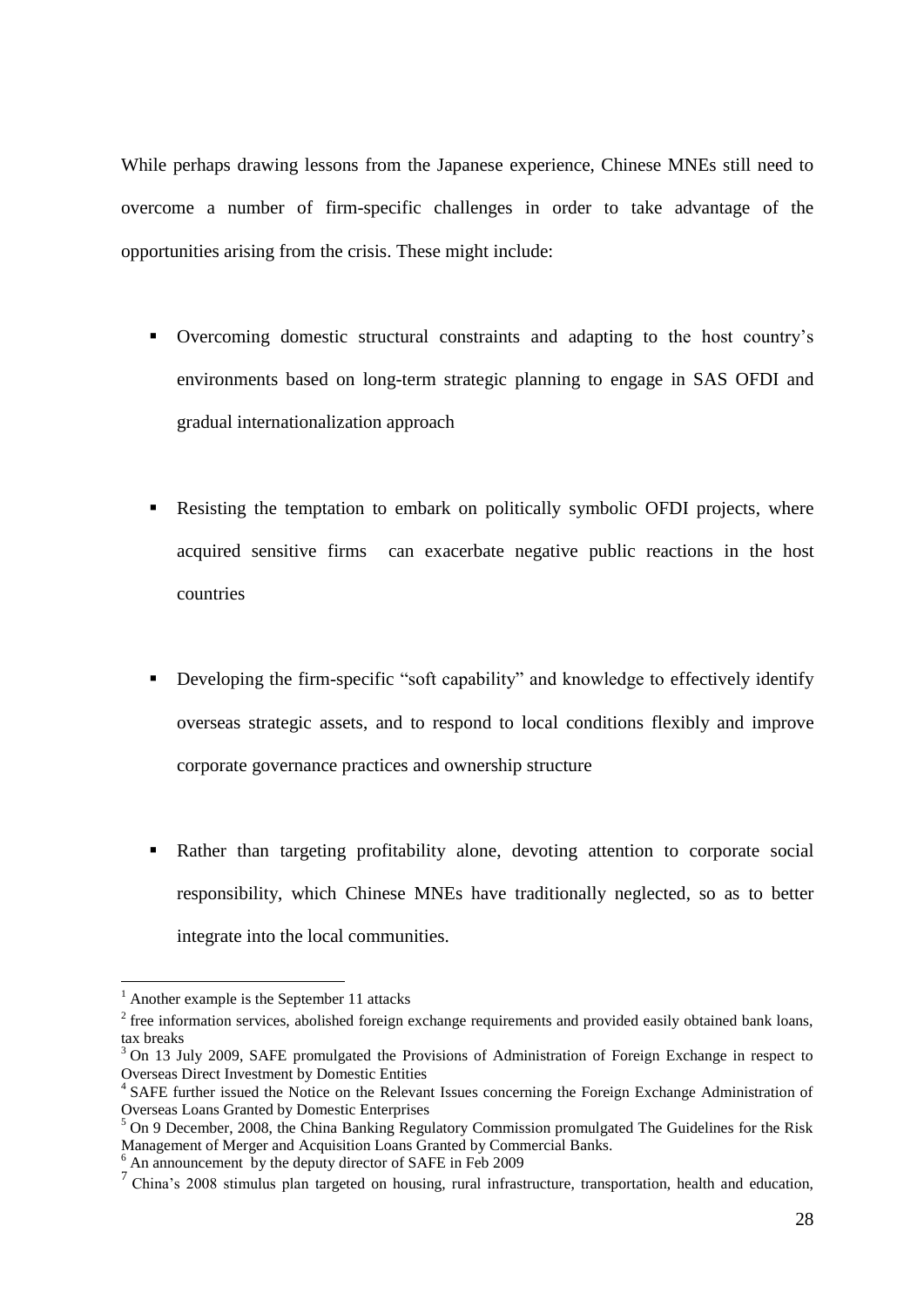environment, environment, environment, industries (9 industries, steel, car, ship-building, electronics and telecommunication, non-ferrous metals, petrochemicals, textiles, light industries), disaster rebuilding, rising incomes, taxes (VAT), and finance (loans for SMEs).

<u>.</u>

<sup>8</sup> Profit margins of heavy and energy intensive industries on an earnings-before tax basis has been surpassed by those in the light industries since 2002, around 2% higher on average (Freeman et al., 2008).

<sup>9</sup> In 2009, official data shows there are 20 million migrant workers (the actual number may well be above 40 million) who lost their jobs. In addition, one in six graduates (6 million in total) did not find employment.

<sup>10</sup> See Ning L. 2009 global business revolution/ e.g. When East Asian ICT latecomers competed in the international market, their foreign incumbents were relatively stable, focusing on manufacturing activities. EAT companies could target the same activities and gain market share by providing lower-cost substitutes. when China entered the world ICT industry, the core meaning of global competition had changed. With international political relaxation, and trade barriers and transportation costs continuously falling, the world economy has entered a globalization era, which features more integrated national economies, a rapid outward shift of technological frontiers, enhanced GPNs and an explosion of global M&A.

<sup>11</sup> Member firms of the China Council for the Promotion of International Trade, which are involving in international business and have annual income over RMB 1 million. 46% (1,104) of the sample responded the survey in December 2008.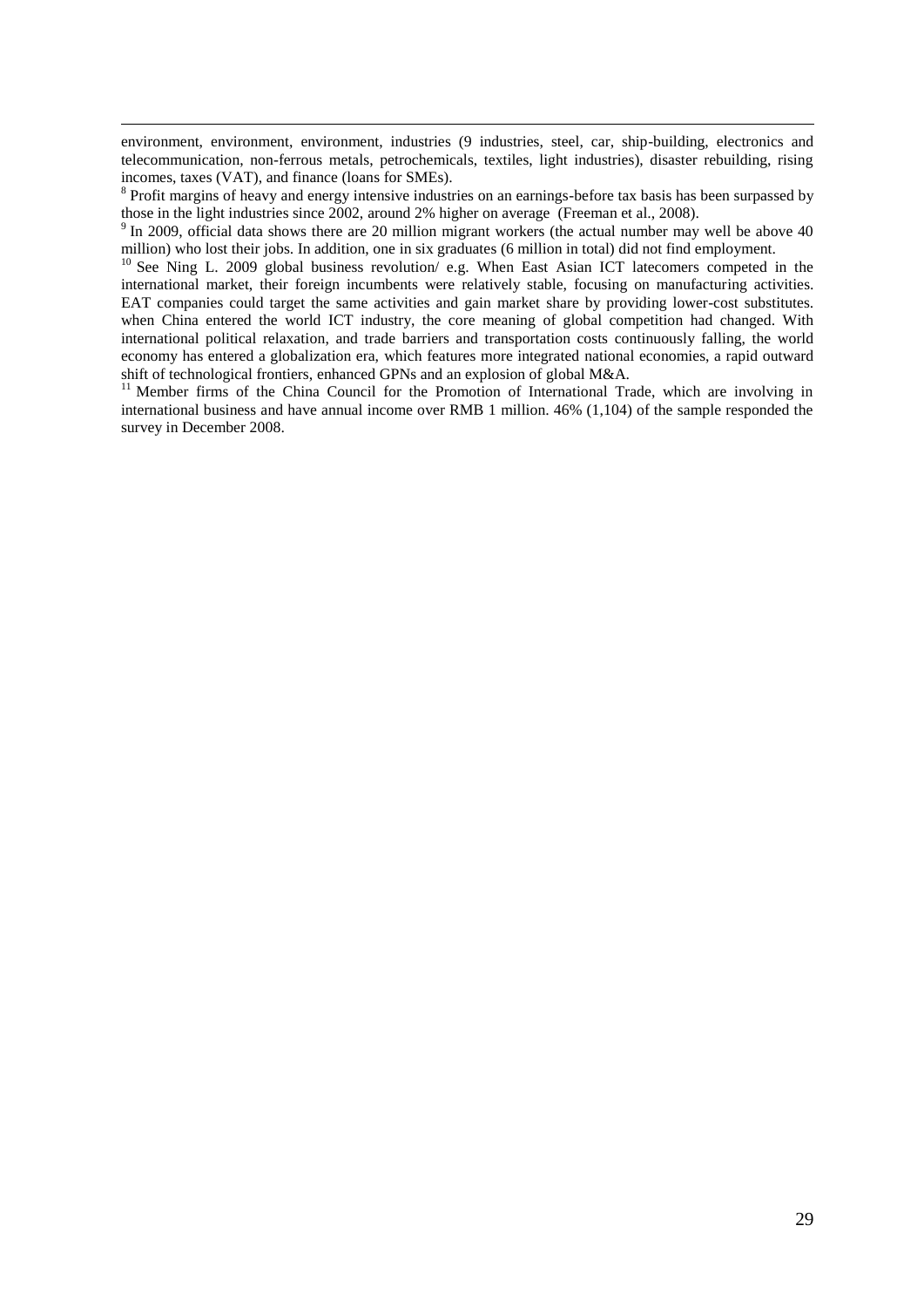|                           |              | 00-05 Ave              | 2006                    |                        | 2007             |                        | 2008                    |                        |  |
|---------------------------|--------------|------------------------|-------------------------|------------------------|------------------|------------------------|-------------------------|------------------------|--|
|                           |              | Share of<br>global FDI | billions<br><b>US\$</b> | Share of<br>global FDI | billions<br>US\$ | Share of<br>global FDI | billions<br><b>US\$</b> | Share of<br>global FDI |  |
| World                     | Flow         | $\tilde{\phantom{a}}$  | 1396.9                  | 100                    | 2146.5           | 100                    | 1857.7                  |                        |  |
|                           | <b>Stock</b> | $\tilde{\phantom{a}}$  | 12953.5                 | 100                    | 16226.6          | 100                    | 16205.7                 | $\tilde{\phantom{0}}$  |  |
| Developing                | Flow         | 11.08                  | 215.3                   | 15.41                  | 285.5            | 13.30                  | 292.7                   | 15.76                  |  |
| economies                 | <b>Stock</b> | 12.24                  | 1731.6                  | 13.37                  | 2360.8           | 14.55                  | 2356.6                  | 14.54                  |  |
| Transition                | Flow         | 1.09                   | 23.7                    | 1.70                   | 51.5             | 2.40                   | 58.5                    | 3.15                   |  |
| economies                 | <b>Stock</b> | 0.93                   | 222.8                   | 1.72                   | 387.1            | 2.39                   | 225.4                   | 1.39                   |  |
| Developed                 | Flow         | 87.83                  | 1157.9                  | 82.89                  | 1809.5           | 84.30                  | 1506.5                  | 81.09                  |  |
| economies                 | <b>Stock</b> | 86.82                  | 10999.2                 | 84.91                  | 13478.8          | 83.07                  | 13623.6                 | 84.07                  |  |
| <b>Brazil</b>             | Flow         | 0.29                   | 28.2                    | 2.02                   | 7.1              | 0.33                   | 20.5                    | 1.10                   |  |
|                           | <b>Stock</b> | 0.74                   | 113.9                   | 0.88                   | 136.1            | 0.84                   | 162.2                   | 1.00                   |  |
| China                     | Flow         | 0.66                   | 21.2                    | 1.51                   | 22.5             | 1.05                   | 52.2                    | 2.81                   |  |
|                           | <b>Stock</b> | 0.48                   | 73.3                    | 0.57                   | 95.8             | 0.59                   | 147.9                   | 0.91                   |  |
| EU                        | Flow         | 55.51                  | 697.2                   | 49.91                  | 1192.1           | 55.54                  | 837.0                   | 45.06                  |  |
|                           | <b>Stock</b> | 50.71                  | 6650.1                  | 51.34                  | 8314.7           | 51.24                  | 8086.8                  | 49.90                  |  |
| Germany                   | Flow         | 4.23                   | 127.2                   | 9.11                   | 179.5            | 8.36                   | 156.5                   | 8.42                   |  |
|                           | <b>Stock</b> | 9.26                   | 1081.3                  | 8.35                   | 1294.5           | 7.98                   | 1450.9                  | 8.95                   |  |
| India                     | Flow         | 0.24                   | 14.3                    | 1.03                   | 17.3             | 0.81                   | 17.7                    | 0.95                   |  |
|                           | <b>Stock</b> | 0.06                   | 26.8                    | 0.21                   | 44.1             | 0.27                   | 61.8                    | 0.38                   |  |
| Japan                     | Flow         | 4.57                   | 50.3                    | 3.60                   | 73.5             | 3.43                   | 128.0                   | 6.89                   |  |
|                           | <b>Stock</b> | 4.10                   | 449.6                   | 3.47                   | 542.6            | 3.34                   | 680.3                   | 4.20                   |  |
|                           | Flow         | 0.99                   | 23.2                    | 1.66                   | 45.9             | 2.14                   | 52.4                    | 2.82                   |  |
| <b>Russian Federation</b> | <b>Stock</b> | 0.89                   | 216.5                   | 1.67                   | 370.2            | 2.28                   | 202.8                   | 1.25                   |  |
| <b>United Arab</b>        | Flow         | 0.16                   | 10.9                    | 0.78                   | 14.6             | 0.68                   | 15.8                    | 0.85                   |  |
| Emirates                  | <b>Stock</b> | 0.05                   | 20.4                    | 0.16                   | 35.0             | 0.22                   | 50.8                    | 0.31                   |  |
| United Kingdom            | Flow         | 11.09                  | 86.3                    | 6.18                   | 275.5            | 12.83                  | 111.4                   | 6.00                   |  |
|                           | <b>Stock</b> | 13.21                  | 1454.9                  | 11.23                  | 1841.0           | 11.35                  | 1510.6                  | 9.32                   |  |
| <b>United States</b>      | Flow         | 18.35                  | 224.2                   | 16.05                  | 378.4            | 17.63                  | 311.8                   | 16.78                  |  |
|                           | <b>Stock</b> | 21.57                  | 2477.3                  | 19.12                  | 2916.9           | 17.98                  | 3162.0                  | 19.51                  |  |

## Table 1. shares in global OFDI by selected countries 2000-2008

Source: calculated from the UNTACD 2009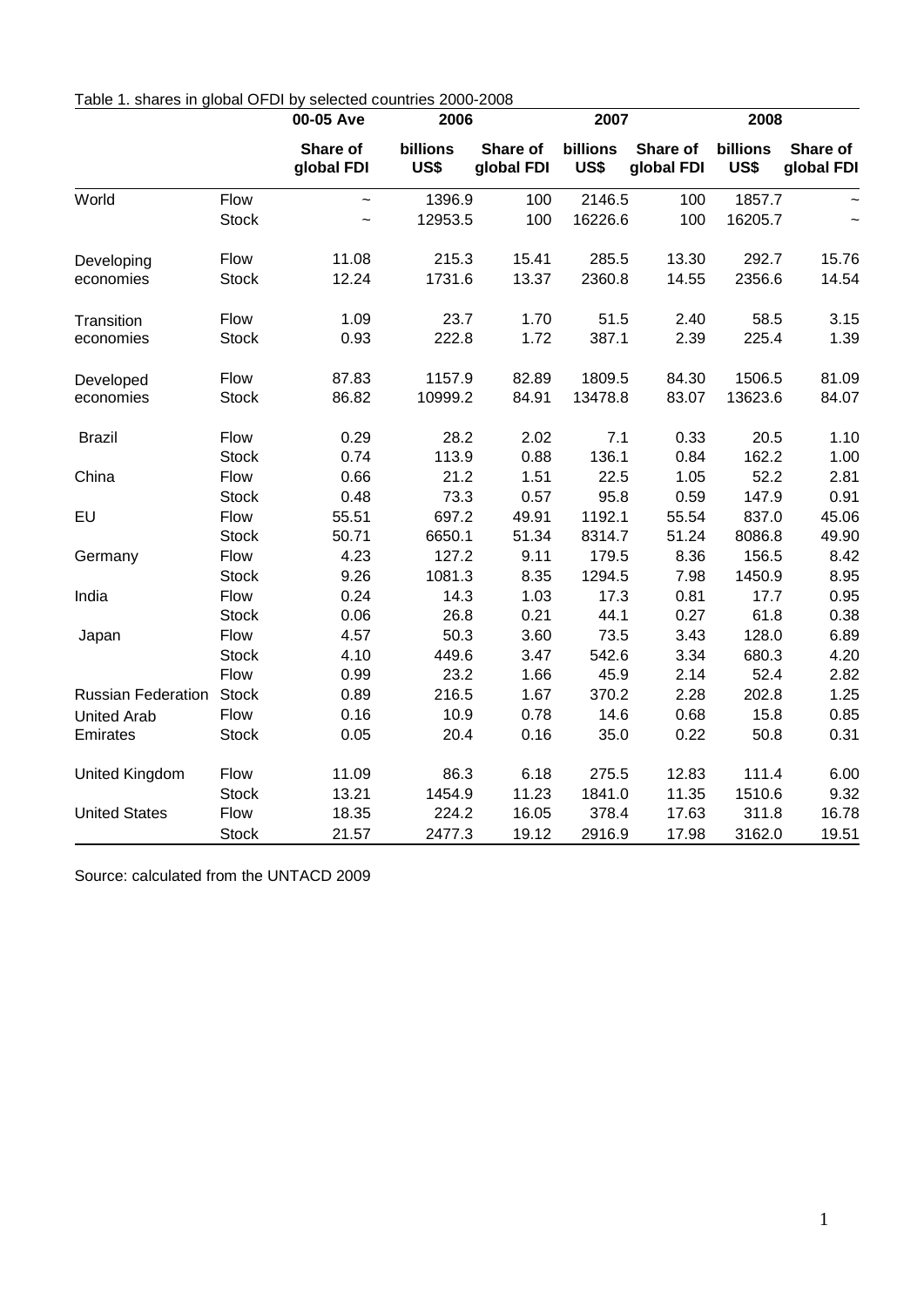## Table 2: Shares of China's OFDI by sector

|                                           | 2003        | 2004        | 2005        | 2006        | 2007        | 2008        | 2008         |
|-------------------------------------------|-------------|-------------|-------------|-------------|-------------|-------------|--------------|
|                                           | <b>Flow</b> | <b>Flow</b> | <b>Flow</b> | <b>Flow</b> | <b>Flow</b> | <b>Flow</b> | <b>Stock</b> |
| Mining                                    | 48%         | 33%         | 14%         | 48%         | 16%         | 14%         | 16%          |
| Manufacturing                             | 22%         | 14%         | 19%         | 5%          | 9%          | 4%          | 7%           |
| Construction                              | $1\%$       | 1%          | 1%          | 0%          | 1%          | 2%          | 2%           |
| Transport, Storage and Post               | 3%          | 15%         | 5%          | 8%          | 16%         | 6%          | 10%          |
| <b>Wholesale and Retail Trades</b>        | 13%         | 15%         | 18%         | 6%          | 27%         | 16%         | 20%          |
| Production and Supply of Electricity, Gas |             |             |             |             |             |             |              |
| and Water                                 | 0%          | 0%          | 0%          | 1%          | $1\%$       | 3%          | 1%           |
| Leasing and Business Services             | 10%         | 14%         | 40%         | 26%         | 23%         | 52%         | 37%          |
| Real estates                              | 0%          | 0%          | 1%          | 2%          | 4%          | 1%          | 3%           |
|                                           | 96%         | 91%         | 97%         | 96%         | 96%         | 98%         | 95%          |

Note: some minor sectors not included Source: MOFTEC 2003-2009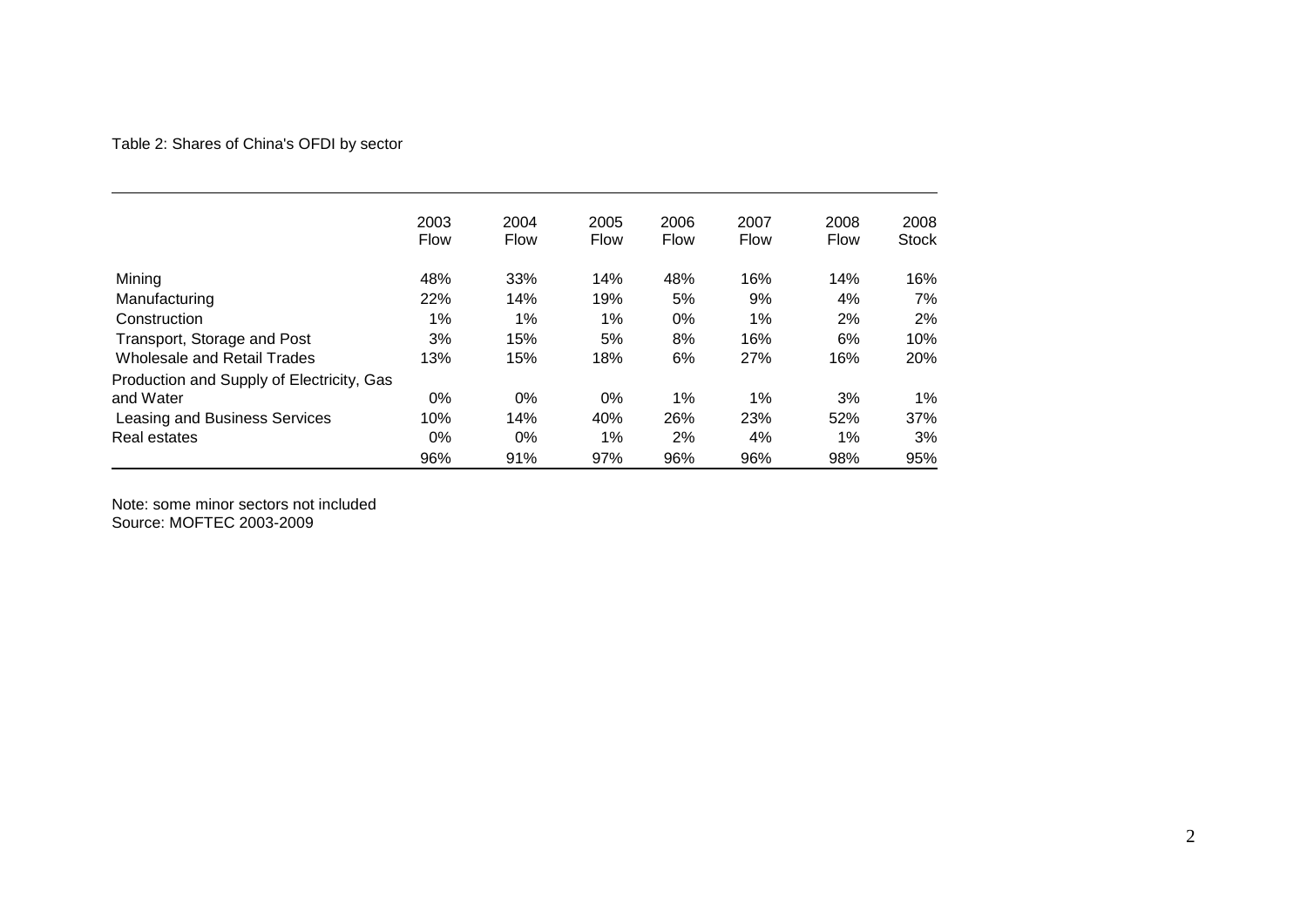|                   |            | 2004 | 2005        |      |      |      | OFDI, Stock<br>stock % of<br>$2008*$ total* |             |
|-------------------|------------|------|-------------|------|------|------|---------------------------------------------|-------------|
|                   | 2003       |      |             | 2006 | 2007 | 2008 |                                             |             |
| <b>Total OFDI</b> | 2.9        | 5.5  | 12.3        | 17.6 | 24.8 | 55.9 | 147.3                                       | $\thicksim$ |
| Asia              | 1.5        | 3.0  | 4.4         | 7.7  | 15.4 | 43.5 | 131.3                                       | 71.4%       |
| Hong Kong         | 1.2        | 2.6  | 3.4         | 6.9  | 13.7 | 38.6 | 115.8                                       | 62.9%       |
| Singapore         | $\tilde{}$ | 0.0  | $\thicksim$ | 0.1  | 0.4  | 1.6  | 3.4                                         | 1.8%        |
| Africa            | 0.1        | 0.3  | 0.4         | 0.5  | 1.6  | 5.5  | 7.8                                         | 4.2%        |
| Europe            | 0.2        | 0.2  | 0.5         | 0.6  | 1.1  | 0.9  | 5.1                                         | 2.8%        |
| Latin America     | 1.0        | 1.8  | 6.5         | 8.5  | 4.9  | 3.7  | 32.2                                        | 17.5%       |
| Virgin Islands    | 0.2        | 0.4  | 1.2         | 0.5  | 1.8  | 2.1  | 10.5                                        | 5.7%        |
| Cayman Islands    | 0.8        | 1.3  | 5.2         | 7.8  | 2.6  | 1.5  | 20.3                                        | 11.0%       |
| North America     | 0.1        | 0.1  | 0.3         | 0.3  | 1.1  | 0.4  | 3.7                                         | 2.0%        |
| Oceania           | 0.0        | 0.1  | 0.2         | 0.1  | 0.8  | 2.0  | 3.8                                         | 2.1%        |
| Australia         | $\tilde{}$ | 0.1  | 0.2         | 0.1  | 0.5  | 1.9  | 3.4                                         | 1.8%        |

Table 3: Destination of OFDI stock by shares of national total.

Source: MOFTEC 2004-2009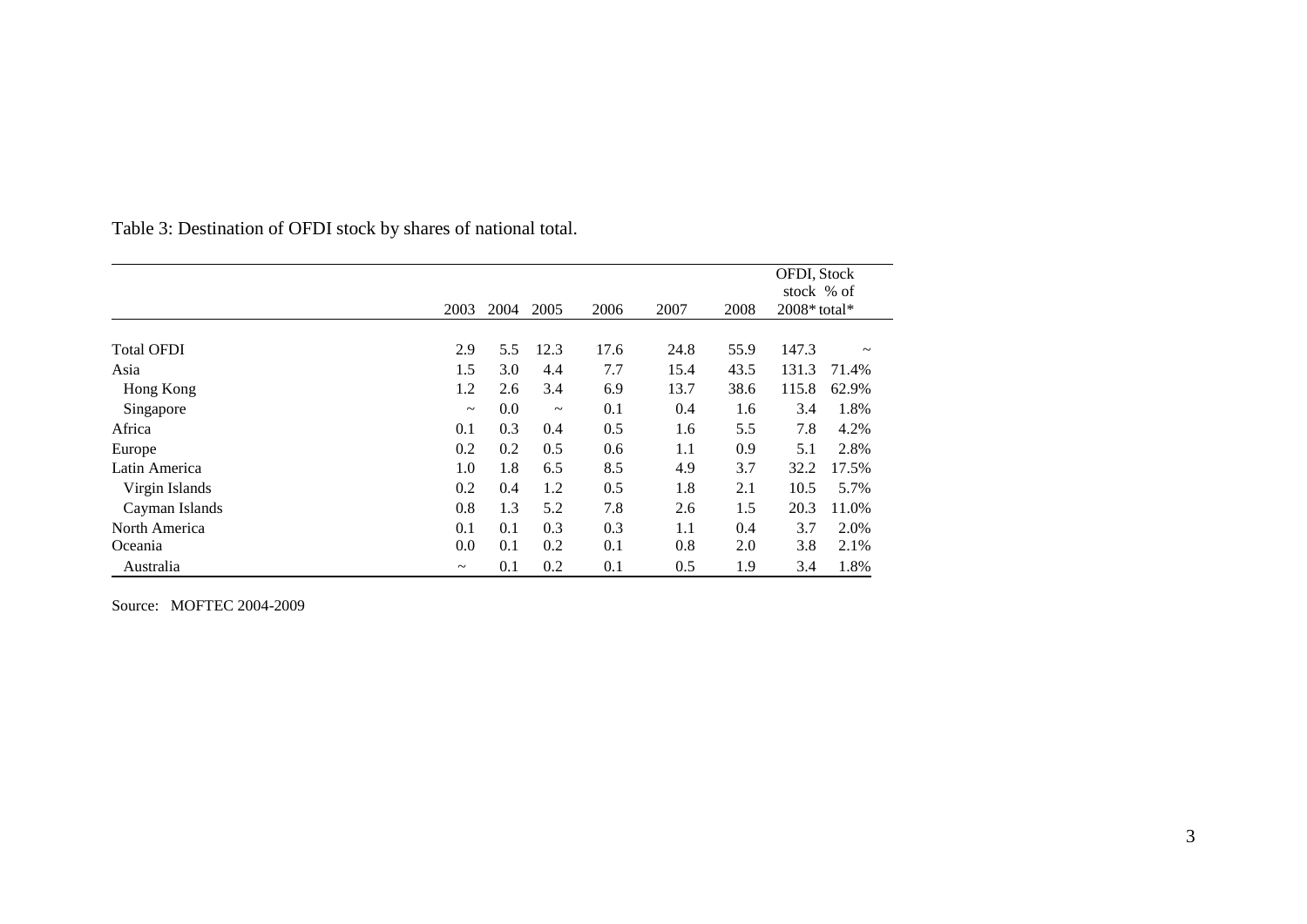|                         | Hong Asia<br>Kong (ex HK) |                | <b>North</b><br>America Europe Oceania America Havens Africa |     |    | South | Tax |          | 2006 | 2007 | 2008 | of total<br>(regions) |
|-------------------------|---------------------------|----------------|--------------------------------------------------------------|-----|----|-------|-----|----------|------|------|------|-----------------------|
| <b>Financials</b>       | 52                        | 15             | 5                                                            |     | 0  | 0     | 4   |          | 17   | 18   | 16   | 19%                   |
| Raw materials           | 9                         | 8              | 16                                                           | 8   | 22 | 6     |     | 4        | 9    | 23   | 12   | 18%                   |
| Energy and power        |                           | 16             | 8                                                            |     | 4  |       |     | 4        | 10   | 13   | 8    | 13%                   |
| <b>Industrials</b>      | 14                        | 10             | 9                                                            | 16  | 2  | 0     |     | 0        | 6    | 5    | 9    | 13%                   |
| High technology         | 17                        | 12             | 10                                                           |     | 2  |       |     | 0        | 4    | 7    | 5    | 11%                   |
| Consumer products/      |                           |                |                                                              |     |    |       |     |          |      |      |      |                       |
| services                | 6                         | 5              |                                                              | 5   | 0  | 0     | 0   | 0        | 2    | 3    | 8    | 6%                    |
| Media and entertainment | 14                        |                | 4                                                            | 0   |    | 0     | 2   | $\Omega$ | 4    | 5    | 3    | 5%                    |
| Consumer staples        |                           | 5              | 2                                                            | 4   |    |       |     |          |      | 2    | 3    | 5%                    |
| Telecommunications      | 8                         | $\overline{2}$ | 4                                                            | 3   | 0  |       | 0   | 0        | 0    | 4    |      | 4%                    |
| Healthcare              | 3                         | 2              | 5                                                            | 0   |    |       |     |          |      | 3    |      | 3%                    |
| Retail                  | 6                         |                |                                                              |     |    |       |     | 0        |      | 2    | 3    | 2%                    |
| Real estate             | 5                         |                | 0                                                            |     |    | 0     |     | 0        |      | 3    |      | 2%                    |
| of total deals          | 36%                       | 19%            | 17%                                                          | 11% | 8% | 3%    | 3%  | 2%       | 14%  | 22%  | 17%  | $\tilde{\phantom{a}}$ |

### Table 4. The quantity of China's major M&A deals by region and industry 2000-2008

Sources: Thomason Financial and Rosen and Hanemann 2009

Note: cross-border direct M&A with more than 10 percent Chinese stakes.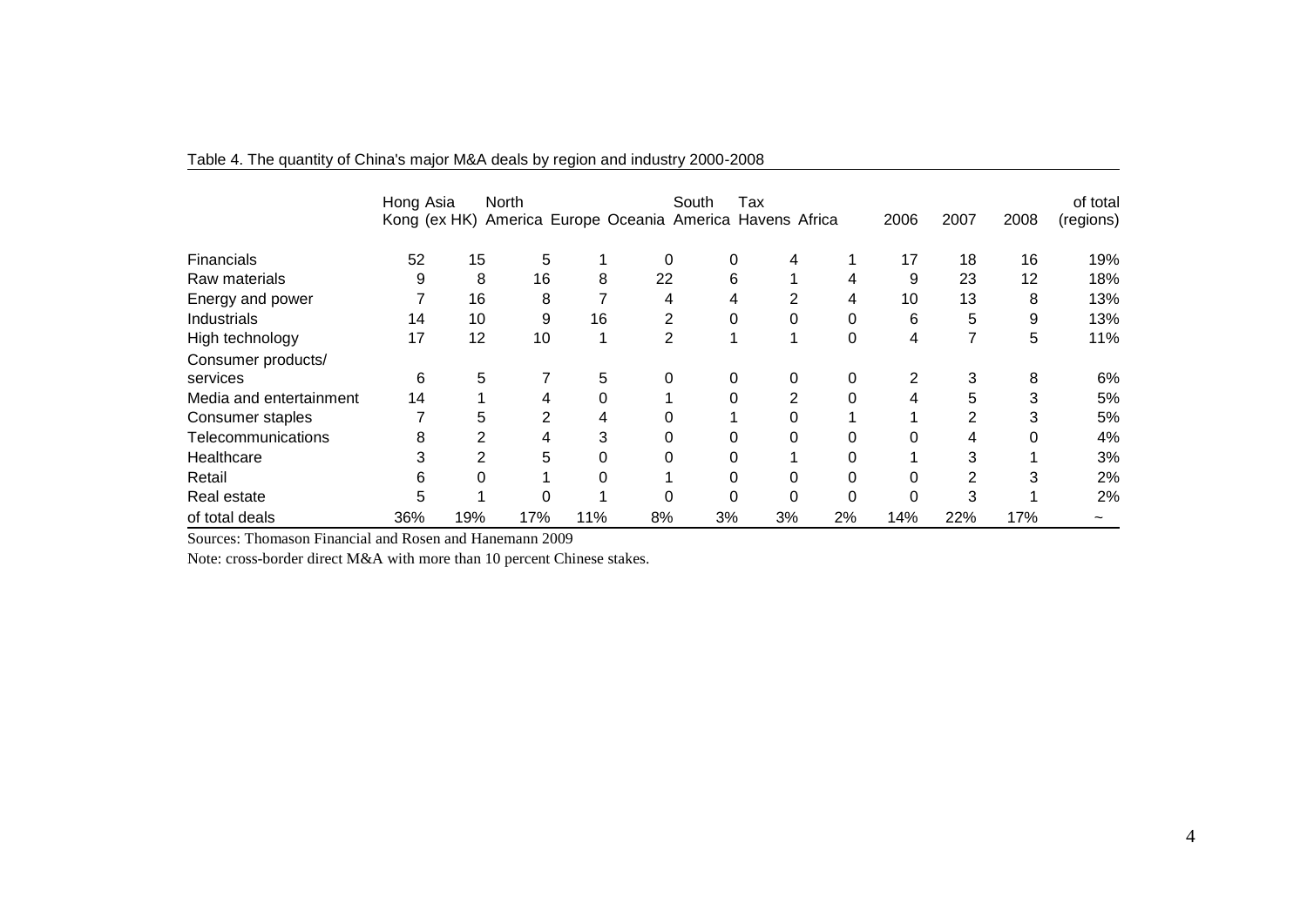| Table 5. The shares of national OFDI stock by types of ownership |      |      |      |                       |      |
|------------------------------------------------------------------|------|------|------|-----------------------|------|
|                                                                  | 2008 | 2007 | 2006 | 2005                  | 2004 |
| <b>Central Enterprises</b>                                       | 81.3 | 78.5 | 82   | 81.8                  | 83.7 |
| <b>Local Enterprises</b>                                         | 18.7 | 21.5 | 18   | 16.4                  | 14.5 |
| <b>State Owned Enterprises</b>                                   | 69.6 | 71   |      | $\tilde{\phantom{a}}$ |      |
| Limited liability companies                                      | 20.1 | 20.3 | ~    |                       |      |
| Joint stock limited companies                                    | 6.6  | 5.1  |      |                       | ∼    |
| Joint stock cooperative companies                                | 1.2  | 1.2  |      |                       |      |
| Collective enterprises                                           | 0.4  | 0.4  |      |                       |      |
| Private companies                                                |      | 1.2  | ~    |                       |      |
|                                                                  |      |      |      |                       |      |

Table 5. The shares of national OFDI stock by types of ownership

Source: MOFTEC various years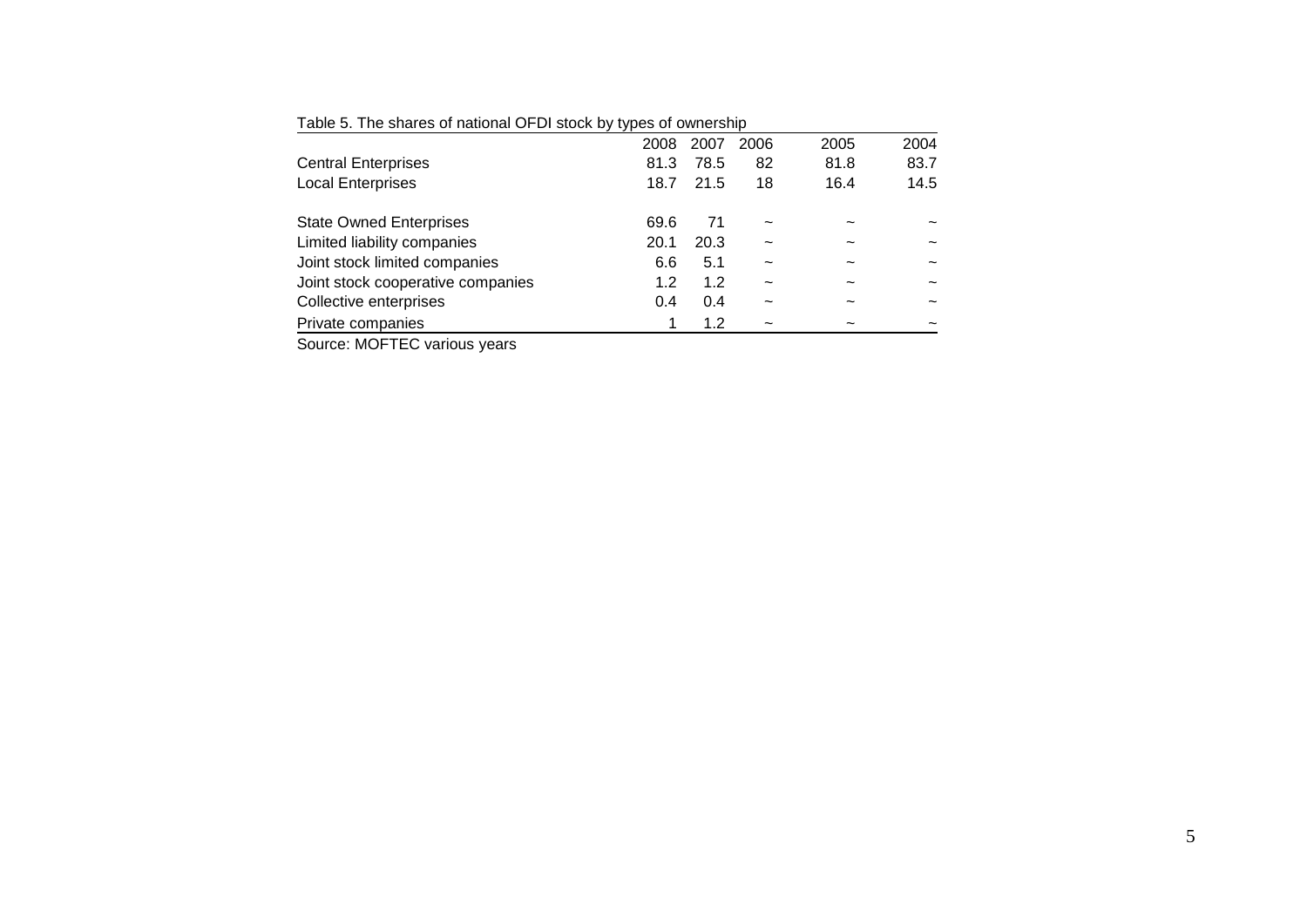#### **References**

- Alcácer, J. and Chung, W. (2007) Location Strategies and Knowledge Spillovers, *Management Science*, **53**, 760.
- APFC and CCPIT (2009) *China Goes Global, Apfc (Asia Pacific Foundation of Canada) and Ccpit (China Council for the Promotion of International Trade).* . Vancouver, BC: Asia Pacific Foundation of Canada.
- Barkema, H. and Vermeulen, F. (1998) International Expansion through Start up or Acquisition: A Learning Perspective, *The academy of management journal*, **41**, 7-26.
- Barney, J. (2001) Resource-Based Theories of Competitive Advantage: A Ten-Year Retrospective on the Resource-Based View, *Journal of management*, **27**, 643.
- Bergsten, C., Freeman, C., Lardy, N. and Mitchell, D. (2008) *China's Rise: Challenges and Opportunities*. Washington: Peterson Institute.
- Boisot, M. and Meyer, M. (2008) Which Way through the Open Door? Reflections on the Internationalization of Chinese Firms, *Management and Organization Review*, **4**, 349-365.
- Boyd, M. and Cavey, P. (2005) Domestic Companies in China: Taking on the Competition, *An Economist Intelligence Unit white paper written in co-operation with Bank of America, Deloitte Touche Tomatsu, Dow Chemical and Towers Perrin, The Economist Intelligence Unit*, 1-122.
- Buckley, P. and Casson, M. (2003) The Future of the Multinational Enterprise in Retrospect and in Prospect, *Journal of International Business Studies*, **34**, 219-223.
- Buckley, P., Cross, A., Tan, H., Xin, L. and Voss, H. (2008) Historic and Emergent Trends in Chinese Outward Direct Investment, *Management International Review*, **48**, 715-748.
- Buckley, P. J., Clegg, L. J., Cross, A. R., Liu, X., Voss, H. and Zheng, P. (2007) The Determinants of Chinese Outward Foreign Direct Investment, *Journal of International Business Studies*, **38**, 499-518.
- Chang, S. (1995) International Expansion Strategy of Japanese Firms: Capability Building through Sequential Entry, *Academy of Management Journal*, 383-407.
- Cheng, L. and Ma, Z. (2007) China's Outward Fdi: Past and Future, *School of Economics, Renmin University of China, Beijing, SERUC Working Paper*.
- Child, J. and Rodrigues, S. (2005) The Internationalization of Chinese Firms: A Case for Theoretical Extension?, *Management and Organization Review*, **1**, 381-410.
- Chinadaily (2009) Report: China to see more interest cuts in 2009 (Sept 2009), available at <http://www.chinadaily.com.cn/bizchina/200901/19/content\_7409441.htm>
- *China statistical yearbook (2009). Statistical Yearbook of China.* Beijing: China, National Statistical Publishing House
- Chittoor, R. and Ray, S. (2007) Internationalization Paths of Indian Pharmaceutical Firms—a Strategic Group Analysis, *Journal of International Management*, **13**, 338-355.
- Davies, K. (2009) While Global Fdi Falls, China's Outward Fdi Doubles', *Columbia FDI Perspectives*, **5**.
- Deng, P. (2004) Outward Investment by Chinese MNCs: Motivations and Implications, *Business Horizons*, **47**, 8-16.
- Deng, P. (2009) Why Do Chinese Firms Tend to Acquire Strategic Assets in International Expansion?, *Journal of World Business*, **44**, 74-84.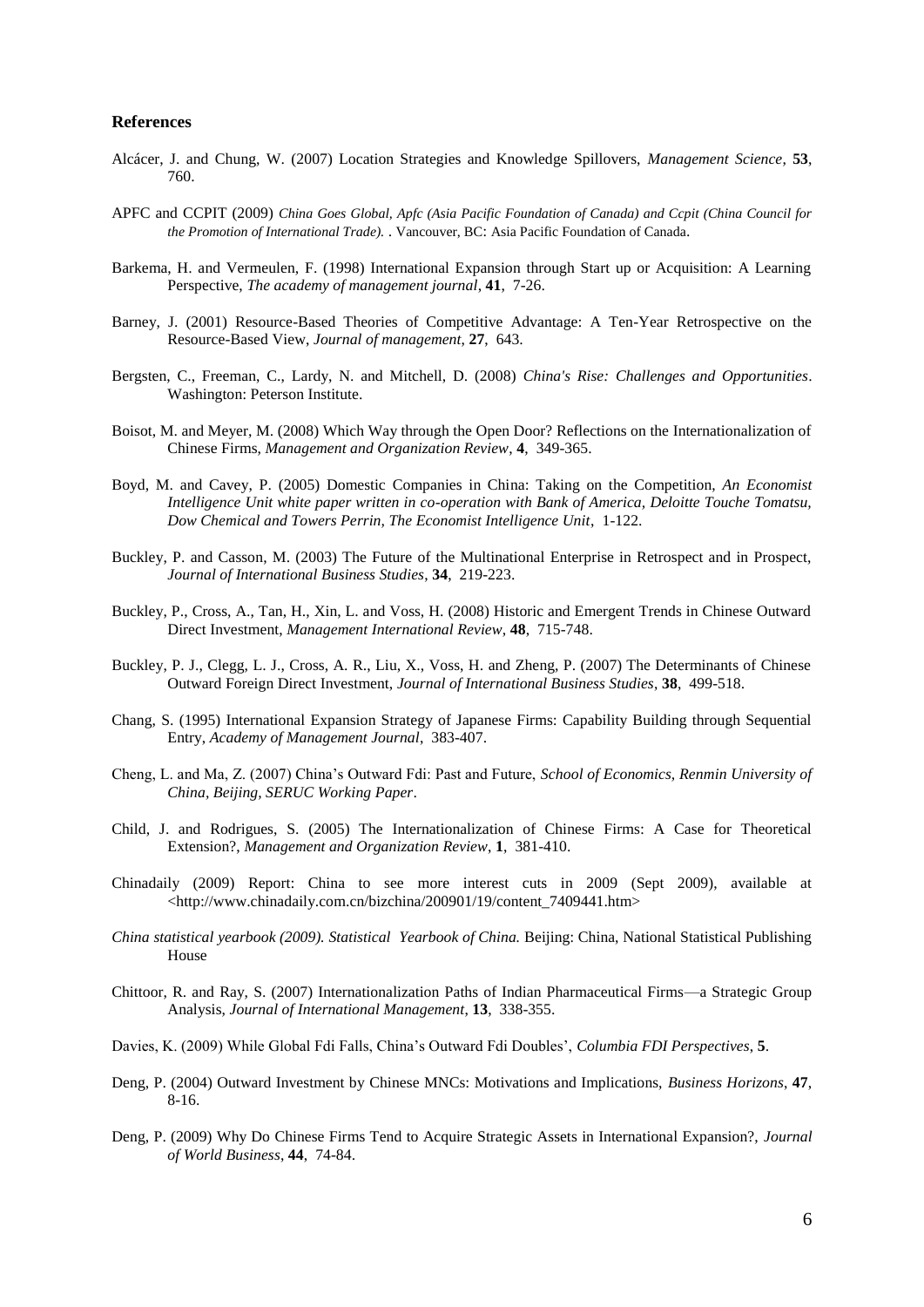Dunning, J. (1997) *Alliance Capitalism and Global Business*: Routledge.

- Dunning, J. (2001) The Eclectic (Oli) Paradigm of International Production: Past, Present and Future, *International Journal of the Economics of Business*, **8**, 173-190.
- EIA (2009) *International Energy Outlook 2009*. Washington: Energy Information Administration
- Ghauri, P. (1992) New Structures in MNCs Based in Small Countries: A Network Approach, *European Management Journal*, **10**, 357-364.
- Gubbi, S., Aulakh, P., Ray, S., Sarkar, M. and Chittoor, R. (2009) Do International Acquisitions by Emerging-Economy Firms Create Shareholder Value&Quest; the Case of Indian Firms, *Journal of International Business Studies*.
- Guo, K. and N'Diaye, P. (2009) *Is China's Export-Oriented Growth Strategy Sustainable?*: IMF Working Paper
- Hamel, G., Doz, Y. and Prahalad, C. (1989) Collaborate with Your Competitors and Win, *Harvard Business Review*, **67**, 133-139.
- Hamel, G. and Prahalad, C. (2005) Strategic Intent, *Harvard Business Review*, **83**, 148-161.
- He, W. and Lyles, M. (2008) China's Outward Foreign Direct Investment, *Business Horizons*, **51**, 485-491.
- IMF (2009) *World Economic Outlook (Weo) Crisis and Recovery*. Washington.
- Johanson, J. and Mattson, L. (1994) Internationalization in Industrial Systems-a Network Approach. In P. J. Buckley and P. N. Ghauri (eds) *The Internationalization of the Firm: A Reader*, 303-321. London: Academic Press.
- Keidel, A. (2008) The Global Financial Crisis: Lessons for the United States and China. In Editor (ed)^(eds) *Book The Global Financial Crisis: Lessons for the United States and China*. City: Carnegie Endowment for International Peace, Oct.
- Lall, S. (1983) *The New Multinationals: The Spread of Third World Enterprises*: John Wiley & Sons.
- Lardy, N. (1998) *China's Unfinished Economic Revolution*: Brookings Institution Press.
- Li, P. (1994) Strategy Profiles of Indigenous MNEs from the Nies: The Case of South Korea and Taiwan, *The International Executive*, **36**, 147-170.
- Li, P. (2007) Toward an Integrated Theory of Multinational Evolution: The Evidence of Chinese Multinational Enterprises as Latecomers, *Journal of International Management*, **13**, 296-318.
- Luo, Y. and Tung, R. L. (2007) International Expansion of Emerging Market Enterprises: A Springboard Perspective, *Journal of International Business Studies*, **38**, 481-498.
- Marchick, D. M. and Slaughter, M. J. (2008) *Global Fdi Policy-Correcting a Protectionist Drift*. New York: Council on Foreign Relations Press
- Mathews, J. (2006) Catch-up Strategies and the Latecomer Effect in Industrial Development, *New Political Economy*, **11**, 313-335.
- Mathews, J. (2006) Dragon Multinationals: New Players in 21 St Century Globalization, *Asia Pacific Journal of Management*, **23**, 5-27.

MOFTEC (2009) *2008 Statistical Bulletin of China's Outward Foreign Direct Investment*. Beijing.

Milhaupt, C. (2009) Is the Us Ready for Fdi from China? Lessons from Japan in the 1980s.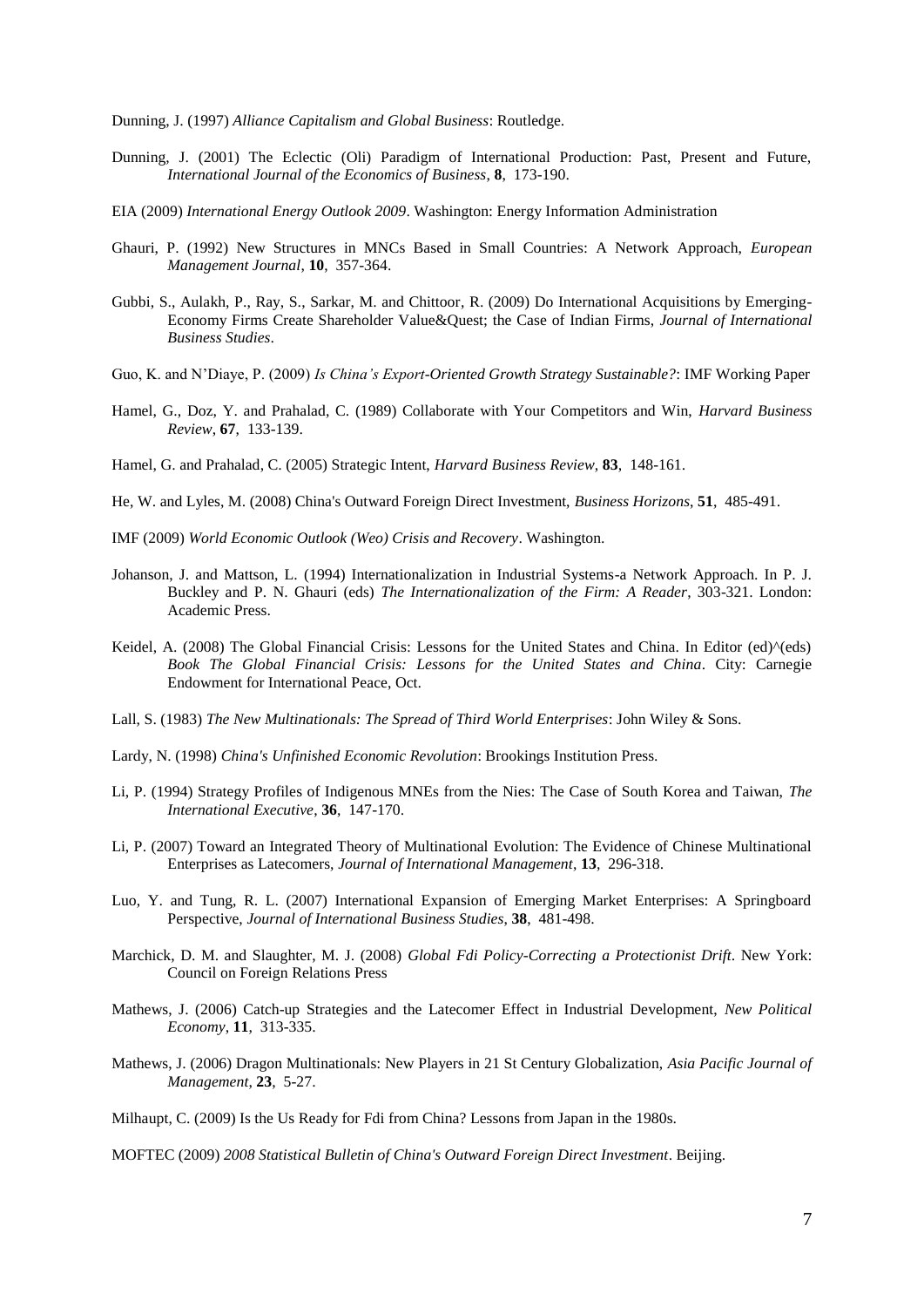- Morck, R., Yeung, B. and Zhao, M. (2008) Perspectives on Chinas Outward Foreign Direct Investment, *Journal of International Business Studies*, **39**, 337-350.
- Naughton, B. (2007) The Chinese Economy: Transitions and Growth, *MIT Press Books*, **1**.
- Ning, L. (2008) State-Led Catching up Strategies and Inherited Conflicts in Developing the Ict Industry: Behind the Us–East Asia Semiconductor Disputes, *Global Economic Review*, **37**, 265-292.
- Ning, L. (2009a ) China's Leadership in the World Ict Industry: A Successful Story of Its" Attracting-In" And" Walking-Out" Strategy for the Development of High-Tech Industries?, *Pacific Affairs*, **82**, 67-91.
- Ning, L. (2009 b) *China's Rise in the World Ict Industry : Industrial Strategies and the Catch-up Development Model*. Milton Park, Abingdon, Oxon ; New York: Routledge.
- Nolan, P. (2001) *China and the Global Economy: National Champions, Industrial Policy, and the Big Business Revolution*: Palgrave Macmillan.
- Nolan, P. (2004) *Transforming China: Globalization, Transition and Development*: Anthem Press.
- Nolan, P. (2005) China at the Crossroads, *Journal of Chinese Economic and Business Studies*, **3**, 1-22.
- Pettis, M. (2009) China's September Data Suggest That the Long-Term Overcapacity Problem Is Only Intensifying. In Editor (ed)^(eds) *Book China's September Data Suggest That the Long-Term Overcapacity Problem Is Only Intensifying*. City.
- Poncet, S. (2007) Inward and Outward Fdi in China, *Pantheon-Sorbonne*.
- Porter, M. E. (1998) *The Competitive Advantage of Nations: With a New Introduction*: Free Press.
- Rosen, D. and Hanemann, T. (2009) China's Changing Outbound Foreign Direct Investment Profile: Drivers and Policy Implications, *Policy Brief PB09-14, Peterson Institute of International Economics, Washington, DC*.
- Roubini, N. (2009) Outlook for China's Economy in 2009 and Beyond *Roubini Global Economics (RGE) Monitor*.
- Khanna, T. and K. Palepu (2006) "Emerging giants: Building world-class companies in developing countries", *Harvard* Business Review, Vol. 84 pp.60 - 69
- Prasad E. (2009) The Effect of the Crisis on the U.S.-China Economic Relationship, *U.S.-China Economic and Security Review Commission* (May 2009), available at <http://www.brookings.edu/testimony/2009/0217\_chinas\_economy\_prasad.aspx>
- Reuters (2009), China bank loan surge a risk, regulator warns, (Sept 2009), available at <http://in.reuters.com/article/businessNews/idINIndia-41160720090720>
- Rugman, A. and Li, J. (2007) Will China's Multinationals Succeed Globally or Regionally?, *European Management Journal*, **25**, 333-343.
- Rui, H. and Yip, G. (2008) Foreign Acquisitions by Chinese Firms: A Strategic Intent Perspective, *Journal of World Business*, **43**, 213-226.
- Scott, W. R. (2002) The Changing World of Chinese Enterprise: An Institutional. In A. S. Tsui and C. M. Lau (eds) *The Management of Enterprises in the People's Republic of China*, 59-78. Boston: Klumer Acadmic Press.
- Sutherland, D. (2009) Do China's "National Team" Business Groups Undertake Strategic-Asset-Seeking Ofdi?, *Chinese Management Studies*, **3**, 13.